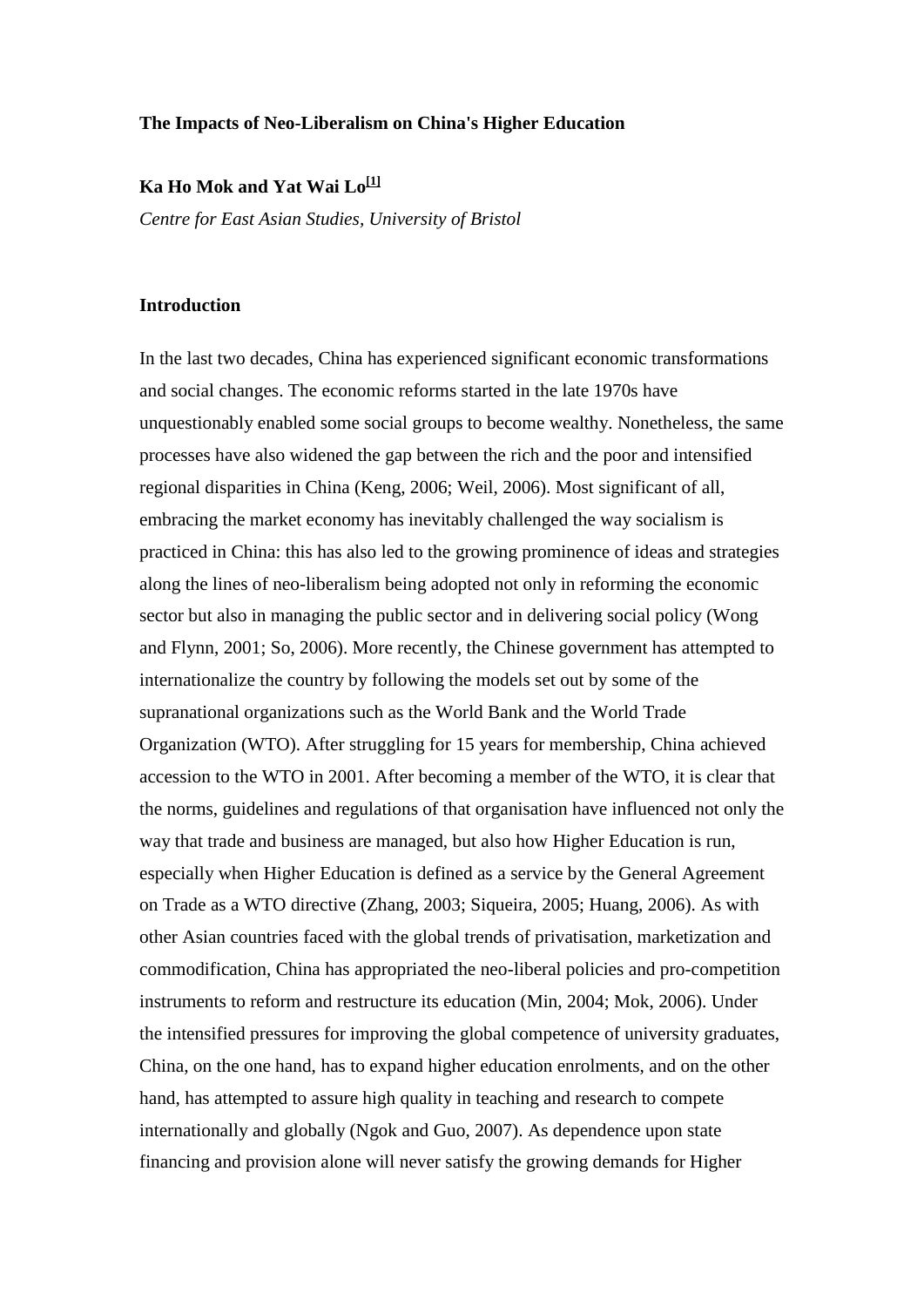Education, China has therefore increasingly looked to the market / private sector and other non-state sectors to venture into Higher Education provision, hence diversifying education services and proliferating education providers (Mok, 2005; 2006).

It is against such a wider socio-economic background that the private / *minban* Higher Education providers have paid for much of the sector expansion, leading to revolutionary changes and imparting a growing 'privateness' to China's Higher Education system (Shi, et al., 2005; Mok, 2006a). The adoption of pro-competition policy instruments along the lines of privatization, marketization and commodification in transforming the social service delivery, together with the adherence to the neo-liberal ideas of governance, have further intensified social inequality and deepened the crises of regional disparities (UNDP, 2005; Yao, Zhang and Hanma, 2004). This article sets out in the wider policy context outlined above to examine how China's Higher Education has been transformed and restructured, and will continue to be so when far more pro-competition and market-oriented reform measures are introduced. More specifically, this article will critically examine how these reforms have intensified the problems of educational inequalities and social justice in China.

### **China's Transition Economy and Marketizing and Privatizing Education**

Since the late 1970s, the modernization drive, the reform and opening up to the outside world has transformed China's highly centralized planning economy into a market oriented and more dynamic economy. The adherence to market principles and practices has not happened only to the economic sphere but also affected the way social welfare and social policy is managed. Unlike the Mao era that citizens in urban China generally enjoyed social welfare provision through their employing work units, the policy of decentralization and marketization being adopted to reform the social policy domain has significantly reduced the state provision and financing in social service and social provision (Leung, 1994; Guan, 2001). In order to cut welfare burdens and promote the economic efficiency of the state sector, social policy provision, social security and social protection has experienced significant restructuring. Chinese citizens have had to become self-reliant and have had to face paying for major social services such as health, education and housing (Wong and Flynn, 2001; Wong, White and Gui, 2004). As Cook (2002) has rightly suggested,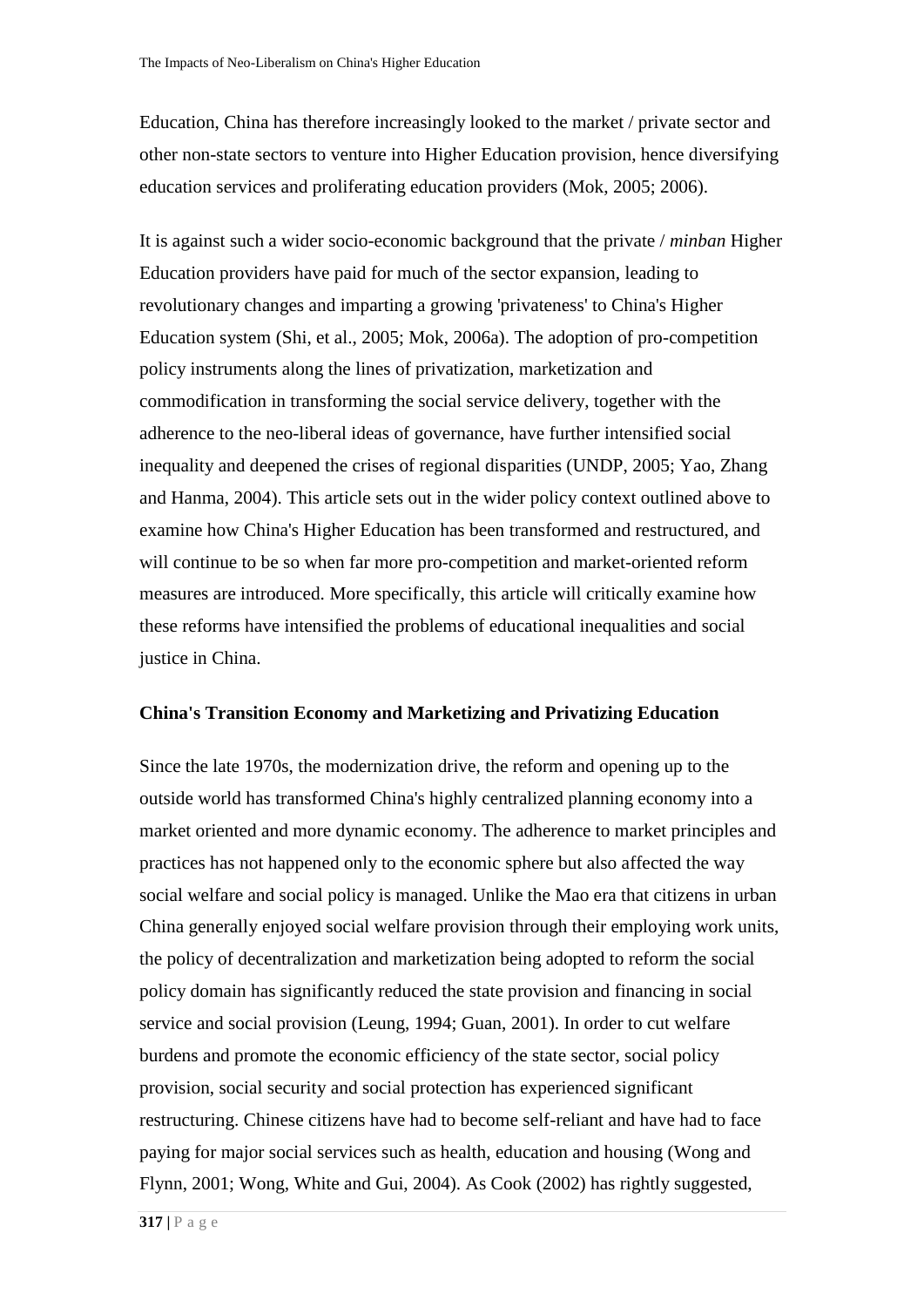Chinese citizens no longer enjoy the 'iron rice bowl' and major social responsibilities have gone to individuals and families. Hence, it is not surprising to hear complaints among Chinese citizens about the three new mountains (symbolizing more financial burdens for education, housing and health) being left by the state to them (Zhu, 2005).

In the new market economy context, the old way of 'centralized governance' in education has been rendered inappropriate (Yang, 2002). Acknowledging that overcentralization and stringent rules would kill the initiatives and enthusiasm of local educational institutions, the Chinese Communist Party (CCP) called for resolute steps to streamline administration and to devolve powers to units at lower levels to allow them more flexibility to run education. As early as 1985, the CCP issued the *Decision of the Central Committee of the Chinese Communist Party of China on the reform of the Educational System* which marked the beginning of a process of educational reform and gradually aligned the educational system with the newly emerging market economy. The documents called for the devolution of power to lower levels of government and a reduction in the rigid governmental controls over schools (CCCCP, 1985). Since then, the state has started to diversify educational services, allowing and encouraging the non-state sector to establish and run educational institutions. Meanwhile, the state has deliberately devolved responsibility and power to local governments, local communities and other non-state actors by providing the necessary framework for educational development (Hawkins, 2000; Ngok and Chan, 2003). The *Outline for Reform and Development of Education in China* issued in 1993 restated the reduction of centralization and government control in general as the long-term goals of reform (CCCCP, 1993). The government began to play the role of 'macromanagement through legislation, allocation of funding, planning, information service, policy guidance and essential administration', so that 'universities can independently provide education geared to the needs of society under the leadership of the government'. The retreat of the central state provided space for local states as well as non-state actors to take more responsibilities for education provision, financing and regulation. Therefore, non-state bodies started to provide education in the formal education sector, thereby leading to the emergence of *minban* (people-run) schools.

Reshuffling the monopolistic role of the state in educational provision and reform in educational structure started in the mid-1980s and has resulted in a mix of private and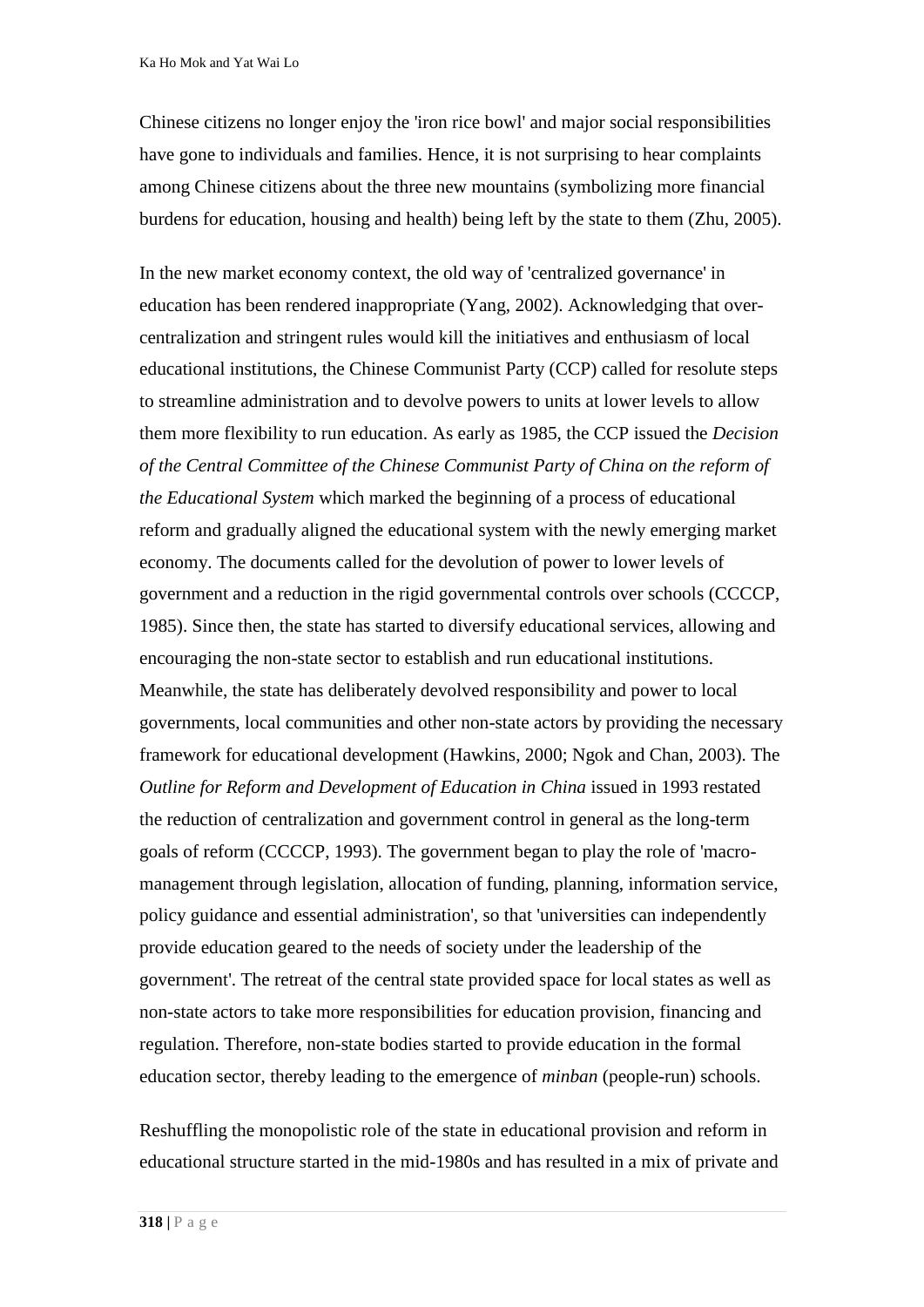public consumption (Cheng, 1995). To meet the challenges of the rapidly changing socio-economic environments wrought by the rise of the knowledge-based economy, the Chinese government has recognized that depending upon the state alone would never satisfy the strong demands for Higher Education in the Mainland. Under these circumstances proliferation of education providers and diversification of education finance have become increasingly popular in the post-Mao era (Chen and Li, 2002; Ngok and Kwong, 2003). Despite the ideological debates over the private-public distinction in education, the post-Mao leaders have been pragmatic in allowing nonstate sectors, including the private sector to provide education (Yang 1997; Mok 2000). The growing importance of the 'privateness' in education in China has indeed evolved from China's unique transitional economy context. Hence, education institutions at all levels are active in establishing collaborations with sectors from diverse backgrounds, involving both public and private and overseas institutions. With the emergence of self-financing students and non-state education providers (including private and foreign ones), China's education has been undergoing the processes of diversification, marketization, privatization, commodification and decentralization (Borevskaya, 2003; Mok, 2000; Ngok and Chan, 2003). Having briefly reviewed the policy background for the rise of the neo-liberal approach in running Higher Education, let us now turn to see how the Higher Education sector has been transformed by the ideas and practices of neo-liberalism.

# **Embracing Neoliberalism: Educational Restructuring in Post-Mao China Reductions in State Role and the Growth of Individual Contributions**

In the early 1980s, Deng Xiaoping, the late leader of the CCP, made a very important remark that the Chinese government would commit itself financially by raising the government investment in education to around 4% of GDP. Since the 1980s, the Chinese economy has had significant and consistent growth with an average rate of 9- 10% annually. Nonetheless, the total allocation of government funds to education has been repeatedly reported as lower than Deng Xioaping's target. In 1995, only 2.41% of GDP was allocated to education, increasing to 2.79% and 3.22% in 1999 and 2002 respectively. But state education financing declined again in 2005 with only around 2.79% of GDP being allocated in that year (see Table 1). Most recently, even the State Council of the People's Republic of China has openly recognized insufficient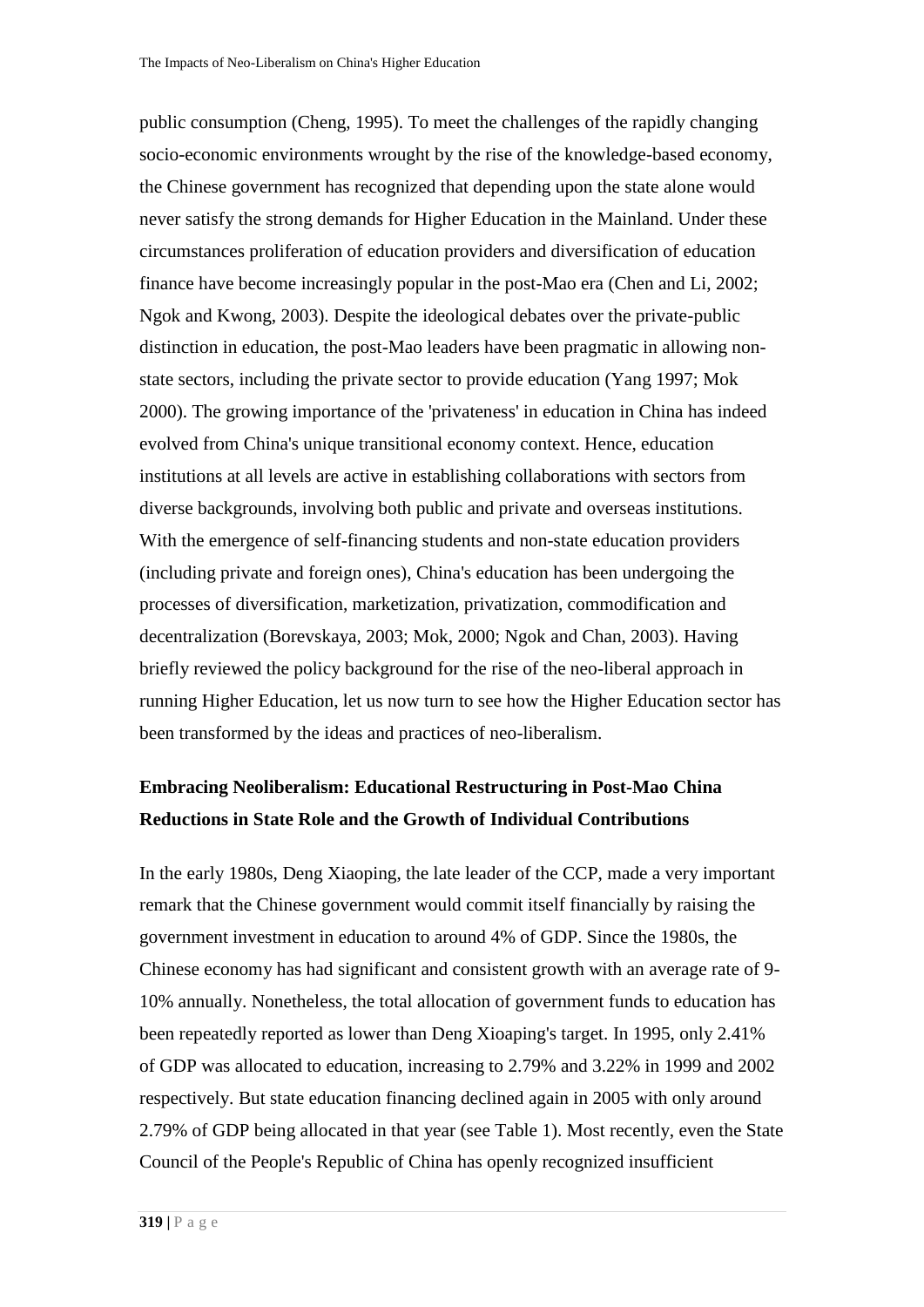government funding being allocated to education. In this connection, the 11th Five Year Programme Guidelines on Education (2006-2010) calls on governments at all levels to make the development of education a strategic priority and 'to commit to a public education system that can be accessed by all' (cited in Li, 2007).

## **Table 1: Public Education Expenditure as a Percent of GDP**

unit: billion *yuan*

| Year | <b>Gross Domestic</b> | <b>Government Appropriation for</b> | Percentage |  |
|------|-----------------------|-------------------------------------|------------|--|
|      | Product               | <b>Education</b>                    | (%)        |  |
| 1992 | 2,663.8               | 72.9                                | 2.74       |  |
| 1995 | 5,847.8               | 141.2                               | 2.41       |  |
| 1999 | 8,206.8               | 228.7                               | 2.79       |  |
| 2000 | 8,946.8               | 256.3                               | 2.86       |  |
| 2001 | 9,731.5               | 305.7                               | 3.14       |  |
| 2002 | 10,517.2              | 349.1                               | 3.32       |  |
| 2003 | 11,739.0              | 385.1                               | 3.28       |  |
| 2004 | 15,987.8              | 446.6                               | 2.79       |  |

*Sources*: NBSC 2005

*Note*: Government appropriation for education includes the expenditure of central and local governments on education.

As for the school education sector, the central state recognizes the importance of providing basic education to Chinese, hence, the school education sector has attracted relatively more state funding than that of higher education. With the relatively generous financial support from the government, the net enrolment rate of primary school age children attained 98.9% according to the 1998 statistics. In fact, the proposed nine-year compulsory education has been implemented since the promulgation of the *Compulsory Education Law* in 1986. With regard to junior secondary, a 73% attendance rate has been achieved. In many urban areas and economically developed coastal areas, senior secondary education has progressed well. By setting 2010 as the target date for 100% provision, the Chinese government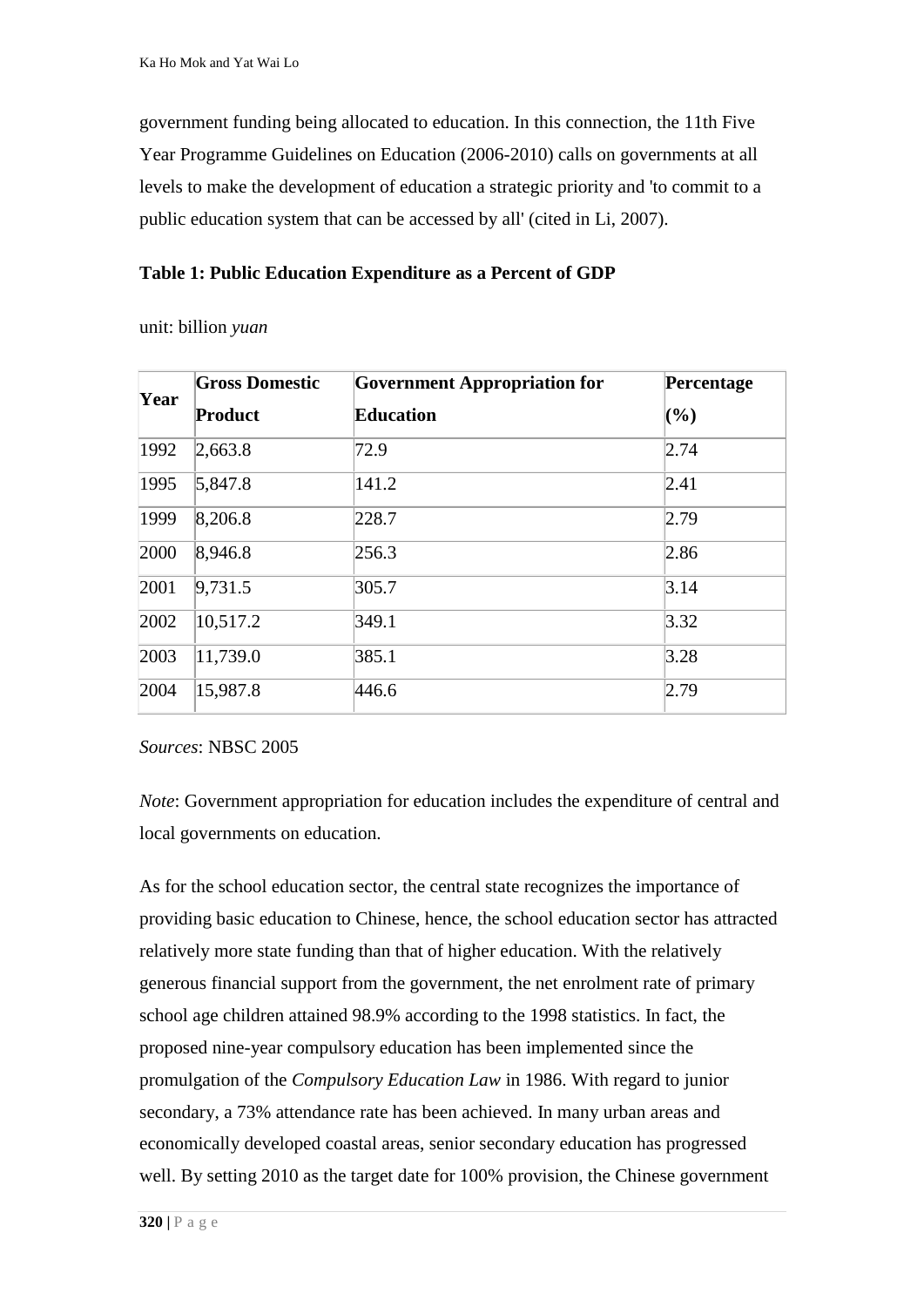hopes to improve basic education to the level of developed countries. Nonetheless, the role of the central government has steadily reduced in the last two decades. Under the policy of decentralization, the central ministry is only responsible for macromanagement, while the local governments or, more specifically the county and township governments have to take up major responsibilities (including financing, personnel and curriculum design) for achieving the policy goals of compulsory education. Against this policy context, private organizations and even individuals have engaged in setting up *minban* schools. However, there have been corruption cases where local schools and education departments have charged excessive fees when they are given more operational autonomy and financial flexibility (Yang, 2005).

As for Higher Education, the state has retreated prominently in terms of its financial support. One source suggests the state financial support to higher education had actually declined from 93.5% to 50% in 1990 to 2002 respectively (X. Chen, 2006). With the continual decline in the central government's allocations to education, educational financing and provision has heavily relied upon the financial abilities of local governments and individual contributions. Coinciding with 'multiple channels' in financing, the state describes the use of a mixed economy of welfare as a 'multiplechannel' (*duoqudao*) and 'multi-method' (*duofangfa*) approach to the provision of educational services during the 'primary state of socialism' (*shehui zhuyi chuji jieduan*), indicating a diffusion of responsibility from the state to society (Mok, 1996; Cheng, 1990). The introduction of a 'fee-paying' principle has significantly affected higher education financing in China. Early in the 1980s, the plan for fee-charging students was regarded as 'ultra-plan', implying that the in-take of these 'selfsupporting' students was beyond the state plan (Cheng, 1996). But after the endorsement of a socialist market economy in the CCP's Fourteenth Congress, the State Education Commission officially approved institutions of higher education admitting up to 25% students in the 'commissioned training' or 'fee-paying' categories in 1992. In 1993, 30 higher learning institutions were selected for a pilot study for a scheme known as 'merging the rails', whereby students were admitted either because of public examination scores or because they were willing and able to pay a fee though their scores were lower than what was formally required. In 1994, more institutions entered the scheme and the fee-charging principle was thus legitimized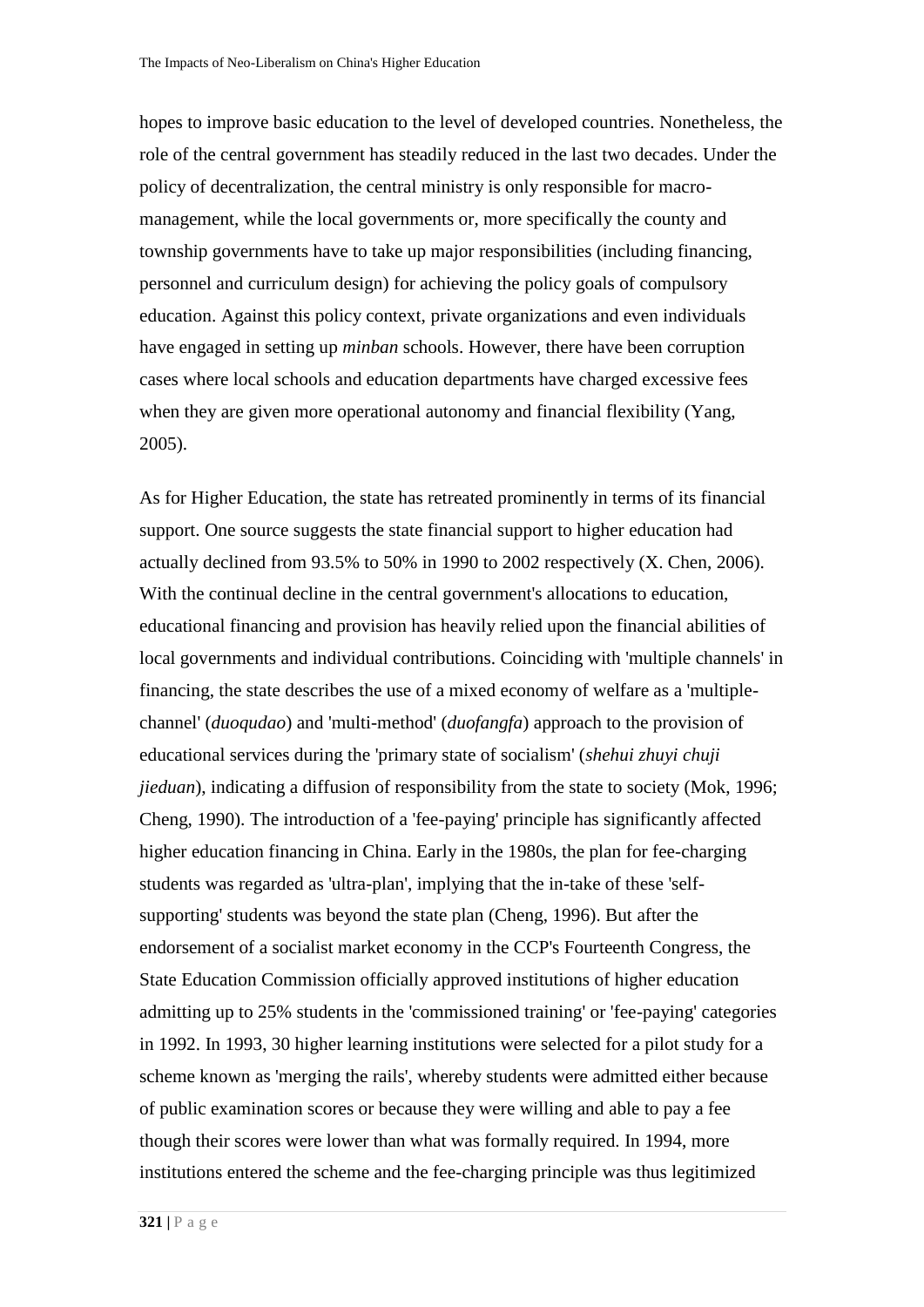Ka Ho Mok and Yat Wai Lo

(Cheng, 1996). The structural change in the financing of education in China is more obvious in Higher Education. Before the 1990s, the number of fee-paying students was only a very tiny group but it has been increasing since the adoption of the 'user charge' principle. The percentage of fee-paying students in Higher Educational institutions in Shanghai increased from 7.5% in 1988 to 32.1% in 1994, showing a huge jump in 'self-financing' students (Yuan and Wakabayashi, 1996).

Now, all university students have to pay tuition fees and the user-pays principle has been made the foundation of Chinese education. According to a recent report, the tuition fees in Higher Education have increased by 24 fold, jumping from an average tuition of 200 *yuan* per student in 1986 to about 6,000 *yuan* in 2006. Zhu Qingfang, a well known sociologist who has been monitoring Chinese urban residents' consumption patterns, repeatedly reports the heavy financial burden for parents in financing children's education. More recently, at least one-third of the household consumption in urban China has been allocated to education, health insurance and housing. In 2004 alone, education expenditure constituted around 7.8% of the total expenditure of urban residents in China. Comparing the urban household educational expenditure of 2004 with that of 2000, it increased by 41%, with an annual growth rate of 9% in the last few years. In the last ten years, Chinese urban residents had paid around 2000 billion *yuan* to education ministries / departments at different levels (Zhu, 2005: 94). In urban Zhejiang, one of the most economically prosperous area in China, per capita education expenditure in year 2003 was around 802 *yuan*, increased by 4.2 times when compared to the figure of 1995 or an increase by 8.6% when compared to the figure of the previous year. Another study regarding education expenditure conducted by Zhejiang provincial government also suggests an ordinary urban household in the province had to spend around 10,398 *yuan* annually for children's education in 2005. Using the price of the year 2004, one source even suggests a cumulative sum of fees being paid to an ordinary Chinese student from kindergarten to university is around 14,000 *yuan* (Dai, 2005). One recent report even suggests that now a four-year bachelor's degree can carry a price tag of up to 60,000 yuan, this amount would take a farmer in some underdeveloped areas more than 30 years to generate (Li, 2007). Therefore, a number of university presidents and educationalists in China criticize the government for denying its responsibility in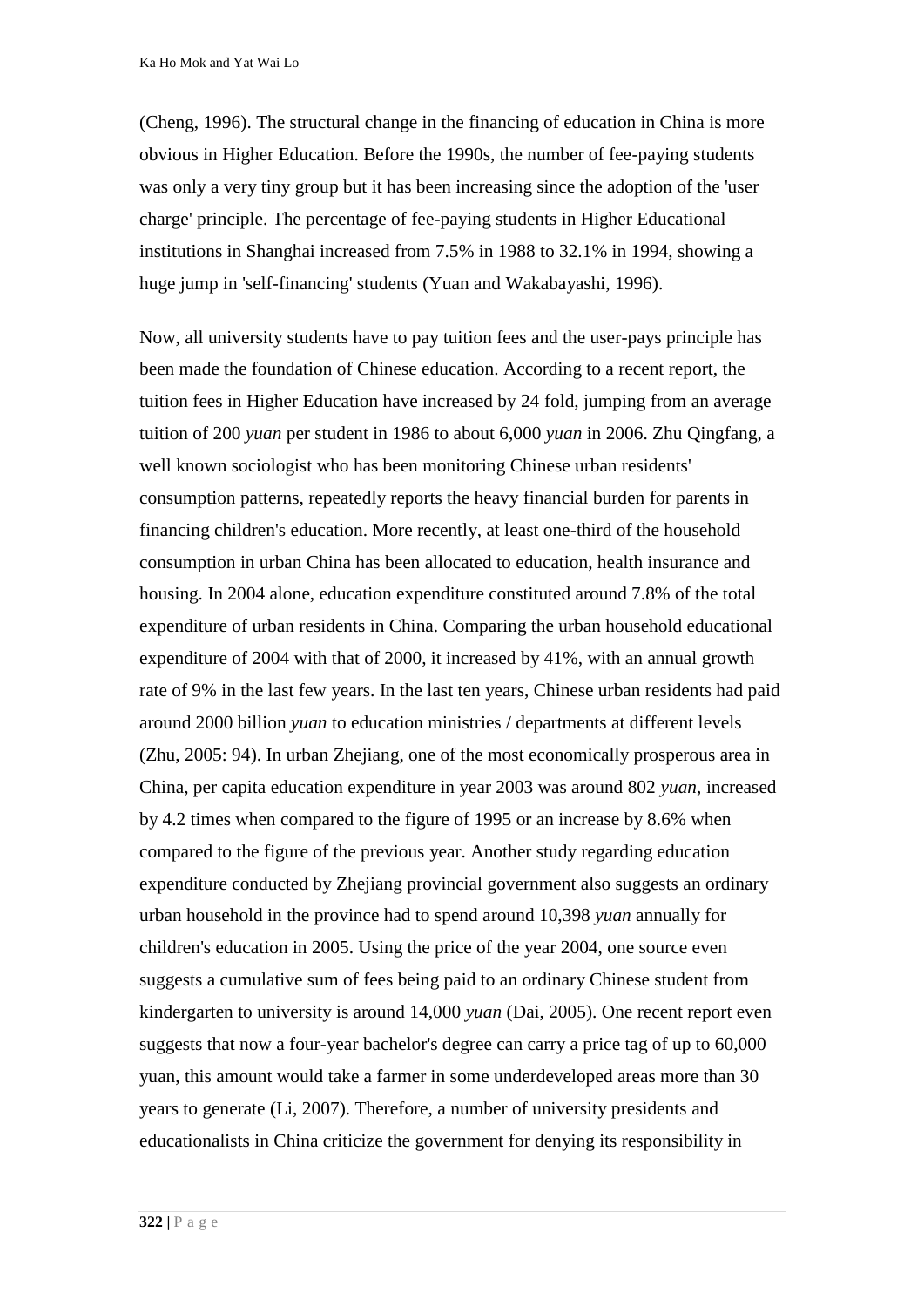educational financing and has not kept its promise in its commitment in educational development (*Mingpao*, 8 March 2006).

According to the most recent yearbook compiled by the Chinese Academy of Social Sciences, spending on education was ranked sixth on a list of serious public concerns by Chinese citizens in 2006, with school bills gobbling up more than 10 percent of the average household budget on Mainland China (Bluebook, 2007). Yin Jianli, a researcher with Beijing-based NGO Western Sunshire Action, recently pointed out that 'a college student from a poor rural region used to carry the hopes of an entire family, but now the initial elation of a university offer quickly turns into desolation for many rural families because supporting a college student can plunge them into dire straits'. A recent news reporting a very sad story that the father of Chen Yi, one of the top students in class in Shanxi, killed himself out of shame in June 2006 because of his financial inability to send his son to university despite the fact that his son had got excellent results in the national college examination (Li, 2007). If we take other miscellaneous fees such as private tutoring, nursery, and interest class fees into consideration, the expenditures related to education in China have constituted a significant part of urban dwellers' consumption (Dai, 2005). For instance, the growing importance of English instruction and the call for internationalization in China has resulted in a huge amount of money being spent on private courses and lessons in English in urban China. The many language schools tutoring for the TOFEL examinations have clearly shown the popular social phenomenon of 'Money talks English' in China. Thus, English language learning becomes a kind of icon or emblem of the process of neo-liberal privatization[.\[2\]](http://www.jceps.com/index.php?pageID=article&articleID=93#_ftn2)

#### **Proliferating Education Providers and the Rise of Private / Minban Sectors**

Another prominent change resulting from the adoption of the neo-liberalist approach in education is the growing prominence of the 'privateness' in China's higher education. In late 1993, the *Program for Reform and the Development of China's Education* stipulated that the national policy was actively to encourage and support social institutions and citizens to establish schools according to laws and to provide guidelines and strengthen administration (CCCCP, 1993). Article 25 of the *Education Law* promulgated in 1995 reconfirmed once again that the state would give full support to enterprises, social institutions, local communities and individuals to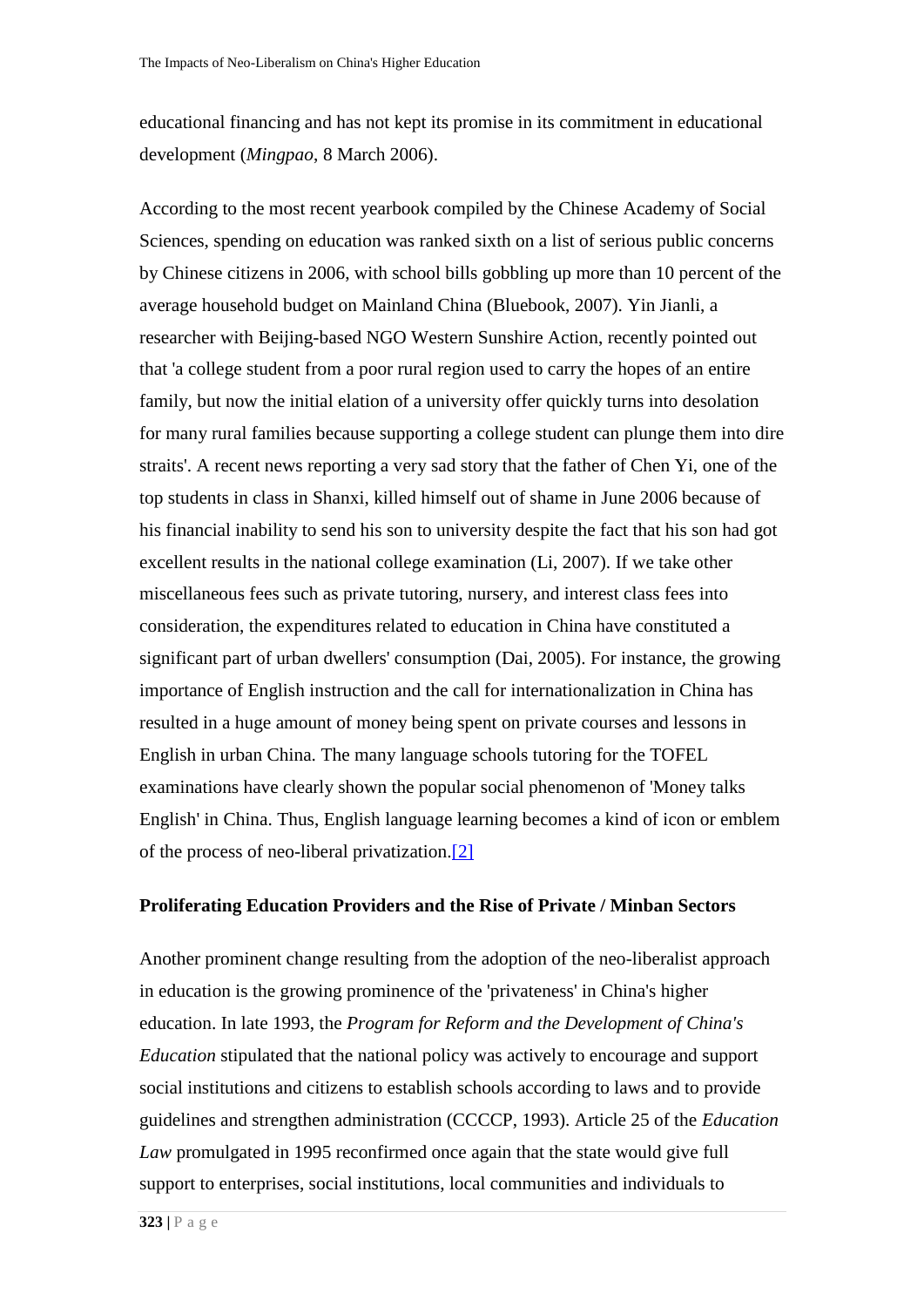Ka Ho Mok and Yat Wai Lo

establish schools under the legal framework of the People's Republic of China (PRC) (SEC, 1995). In short, the state's attitude towards the development of non-state-run education can be summarized by the phrase 'active encouragement, strong support, proper guidelines, and sound management' (*jiji guli*, *dali zhichi*, *zhengque yindao*, *jiaqiang guanli*). Under such a legal framework, coupled with the 'decentralization' policy context, educational providers have proliferated, particularly when the Chinese state in an effort to expand capacity encouraged all democratic parties, people bodies, social organizations, retired cadres and intellectuals, collective economic organizations and individuals subject to the Party and governmental policies, actively and voluntarily to contribute to developing education through various forms and methods (Wei and Zhang, 1995: 5).

In 2005, Hu Jin, Head of the Department of Education Planning and Development of the Ministry of Education, People's Republic of China (MOE), reported on current developments of private / *minban* Higher Education at a press conference, indicating that by the end of 2004, there were 1.4 million students enrolled in these institutions, which accounted for 10.4% of the national total, representing an increase of 3.16%. According to Hu, approximately 1,300 private / *minban* Higher Education institutions had developed by 2004, of which 228 have received official authorization to grant diplomas and 23 have been authorized to offer undergraduate degrees (China Education and Research Network, 2005). Another report suggests that of the 1,260 private / *minban* higher education institutions, 50 of them have become so-called '*wanren daxue*', meaning that each of them has enrolled over 10,000 students (Lin, 2006). Officials from the MOE also project that future Higher Education expansion will take place through the private / *minban* sector (China Education and Research Network, 2005). Despite the fact that the private / *minban* Higher Education sector remains small when compared to the large public sector, the private share of enrolments has been spectacular in terms of its growth rate, specially when viewed in a socialist political context. Seen in this light, education provision has obviously been diversified in the post-Mao period, especially with the increase in the privateness and the popularity of these market initiatives in Higher Education governance (Lin, et al., 2005; Mok, 2005; Levy, 2006).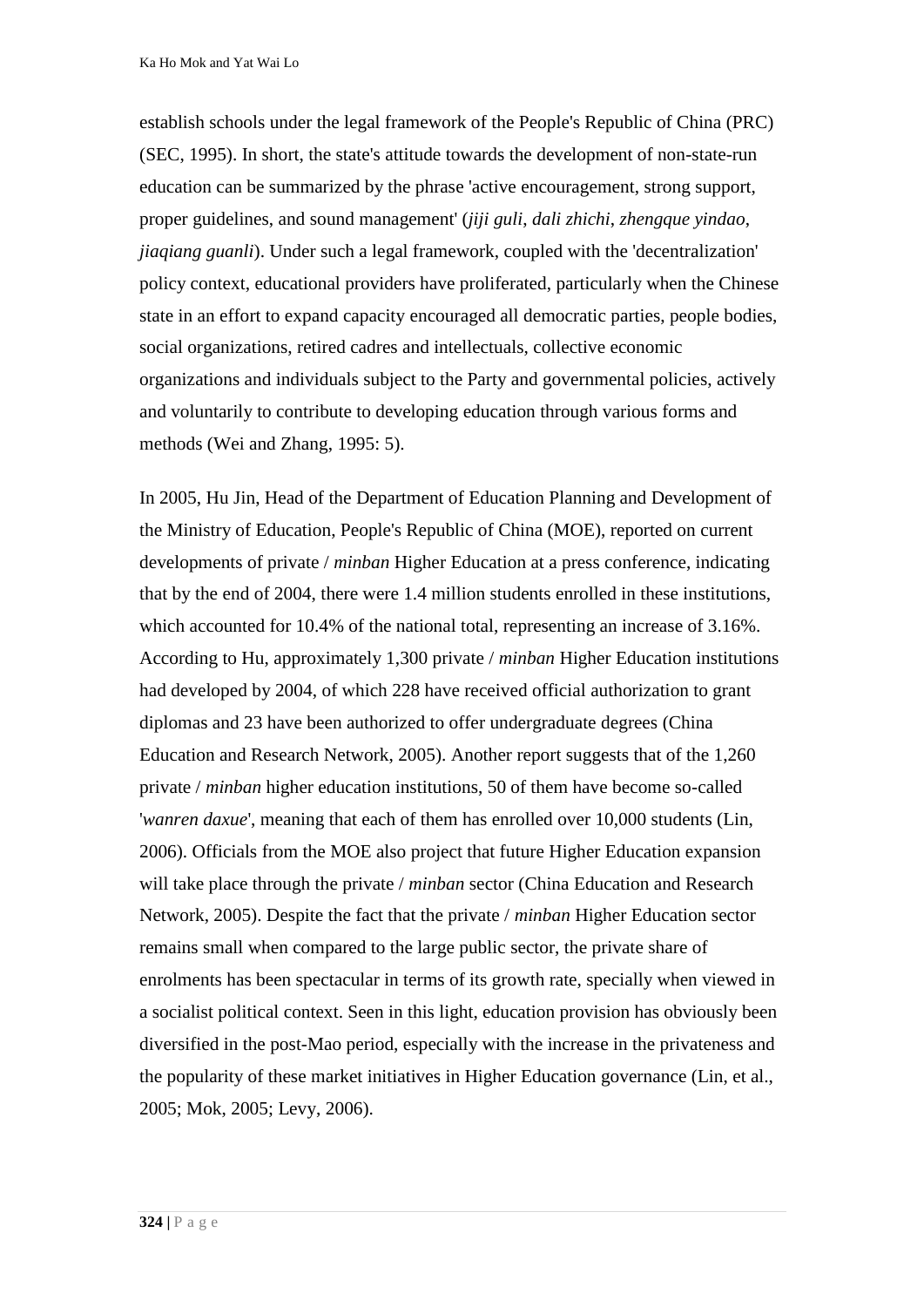More importantly, the rise of private / *minban* sector in China's education has developed towards a hybrid of public and private. Two types of *minban* Higher Education, namely second-tier colleges and transnational programmes jointly offered by Chinese and foreign partners, are examples of the public-private blurring. Secondtier colleges refer to the extension arm of public (national) universities, which are run as 'self-financing' entities and operated in terms of 'market' principles. Bearing in mind the criticisms of other *minban* colleges (lacking 'self-discipline' and posing difficulties for management), such kinds of publicly-owned but privately-run higher education institutions are established as alternatives for achieving the policy objectives of increasing the higher education enrolment rate (Lin, 2004; Lin, et al., 2005; Shi, et al., 2005). But, with their characteristics of fee-charging under the market mechanism, second-tier colleges also serve as revenue generating projects, much appreciated against a background of deceasing government financial support. It is against this wider policy context that these sorts of 'quasi *minban*' institutions have become increasingly popular in China. By 2005, there were 344 second-tier colleges throughout China, enrolling 540,000 undergraduate students (Chen and Yu, 2005: 167).

Furthermore, China joined the World Trade Organization (WTO) and subscribed to the GATS agreement. These actions represent the post-Mao leaders' recognition for by permitting competition in the market of ideas and knowledge products, which provides a framework to rationalize the global trade in knowledge (Altbach, 2004). This provides an ideological rationale for the rapid development of international public-private partnership of Higher Education, such as jointly offered academic programmes by local and foreign institutions, in China (Huang, 2005). In 2003, the government has issued the *Regulations of the People's Republic of China on Chinese-Foreign Cooperation in Running Schools*. This document not only provides details on governing transnational Higher Education, but also more importantly, allows overseas institutions of higher learning from making a profit from these joint programs (State Council, 2003). It is against such a policy context that developing international public-private partnerships in running Higher Education programmes has become increasingly popular in China. By 2004, there were 745 joint programmes provided in Chinese institutions in collaboration with overseas partners. As the Higher Education sector in China is still dominated by public sector in term of provision, most local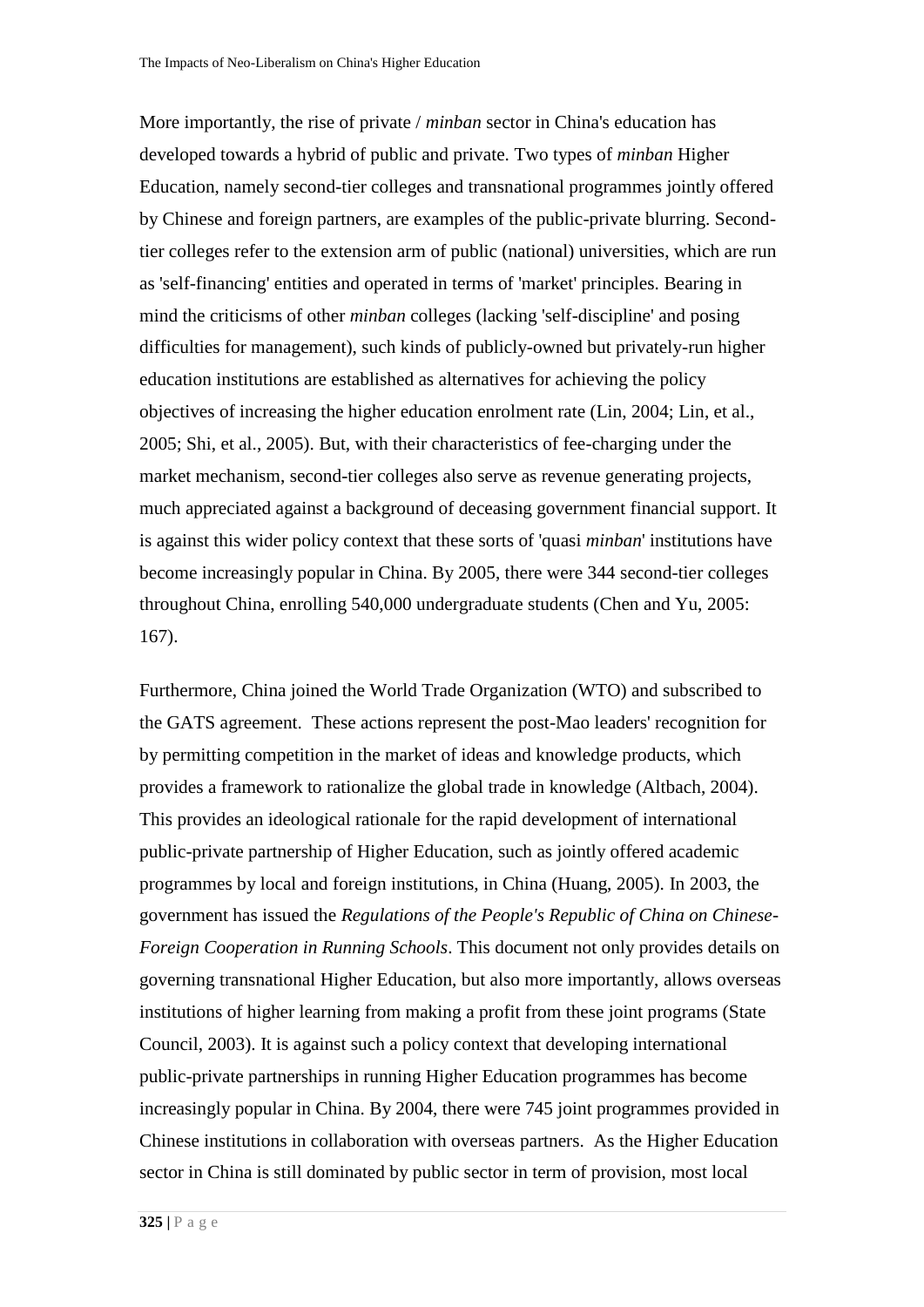providers are public universities, thereby representing a growing trend of privatepublic partnerships in Higher Education provision in China (MOE, 2006). Putting the above discussions together, it is clear that China's Higher Education has become far more diversified, especially when the sector has been going through the processes of a proliferation of providers, diversification of financing and marketization of education against the decentralization policy environment. Despite the fact that the growing prominence of privateness in Higher Education has created more learning opportunities for Chinese citizens, such transformations along the lines of a neoliberalist approach have also resulted in educational inequality, regional disparity and social injustice in post-Mao China.

# **When Neo-liberalist Efficiency Clashes Socialist Ideals: Unequal Access and Inequality in Education**

### **Education Inequalities and Over-charging Students within Chinese Cities**

The social structural characteristics of the communist China are important factors affecting the access and equal opportunities to education attainment. In the era of planned economics, the Chinese institution *hukou* (household registration system) was the key determinant of the opportunity for receiving education. The *Hukou* system was established in 1958 and it determined where one could live and what benefits one was entitled to enjoy. As a means to control population mobility, the *hukou* system had determined the different life chances between the people living in urban and rural areas of China (Liang, 2001). This duality resulted in better social services and welfare provision for urban dwellers, provided by their urban work units systems; while citizens in rural China had enjoyed less privileges when compared to their urban counterparts. Since major universities, particularly top-tiered national universities have long been concentrated in major Chinese cities; urban drawlers have enjoyed far more opportunities for Higher Education than their rural counterparts. Thus, the household registration has significantly limited the opportunities for rural residents to enjoy the same access to Higher Education since 1958.

Even in the post-Mao era, the *hukou* system still imposes institutional constraints on rural migrants, despite the fact that many of them have stayed in urban China for work and residence (rural-urban migration has become increasingly common throughout the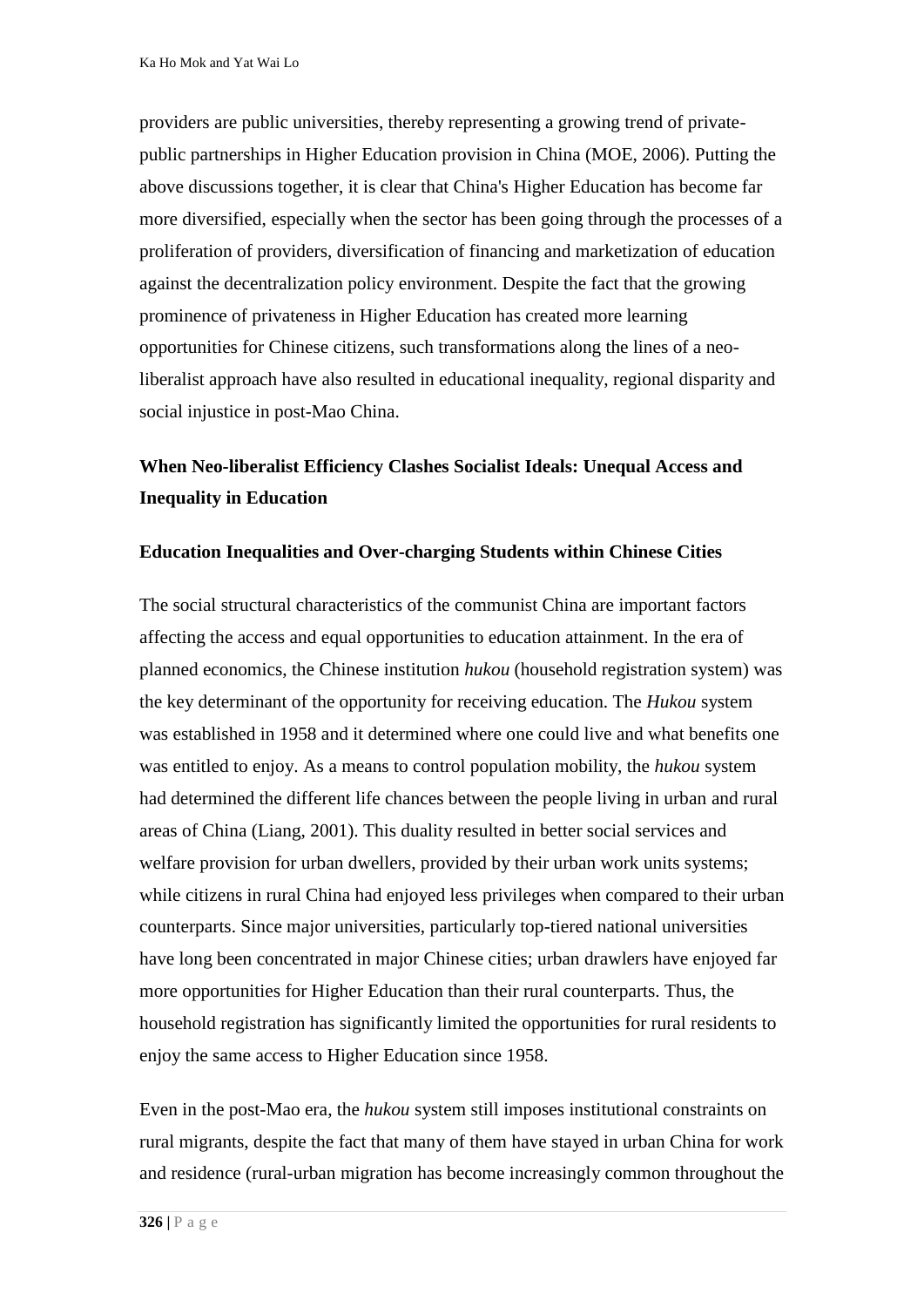country in the post-Mao era). Having been regarded as temporary migrants or the Ôfloating population', these new urban migrants have not obtained the similar social status as their urban counterparts because they are still classified as rural citizens without an urban *hokou* registration. Given that local governments are responsible for the financing of schools in their jurisdiction, if temporary migrant children were allowed to be admitted to local schools, it would still mean that the local government had to bear the financial burden (Liu, et al., 1998). As a result of the two admissions criteria for schools in urban China (students must have residence within the local school district in the city and be registered in the school district), children of these rural migrants would encounter difficulties in getting their school places, despite the fact that the Ministry of Education has promulgated the *Temporary Regulations Concerning the Education of Children of the Floating Population*, which stipulates that children from temporary migrant families should be primarily enrolled in local schools. Although some local schools in cities accept these temporary migrant children, their parents have to pay for the not inconsiderable education endorsement fee (*jiaoyu zanzhu fei*), (Cao, 1997). However, local governments and schools have not followed closely the policy directions set out by the central ministry. Instead, many local governments and schools have over-charged children of the migrant workers when they were admitted. According to a report released by the *New York Times* regarding migrant scavengers in the Shanghai municipal dump, one of the group was working to pay 10,000 yuan for secondary education and 1000 yuan for primary education (*New York Times*, 3 April 2006). Obviously, such an institutional barrier has disadvantaged the temporary migrant children in terms of educational opportunities because they are less likely to be enrolled in school than their urban and even rural counterparts (Wang and Zuo, 1999). Hence, it is clear that the household registration has built in institutional barriers for promoting equal access to education between urban and rural citizens in China.

As for the Higher Education sector, although admission is not restricted by *hukou* and students are free to apply for admissions to university nationwide, charging excessive fees from student is a problem. This is because since university financing has taken far more decentralized, privatized and marketized modes to generate additional funding in support of the massification of Higher Education, the central government tends to shift its financial burdens to local governments, while local governments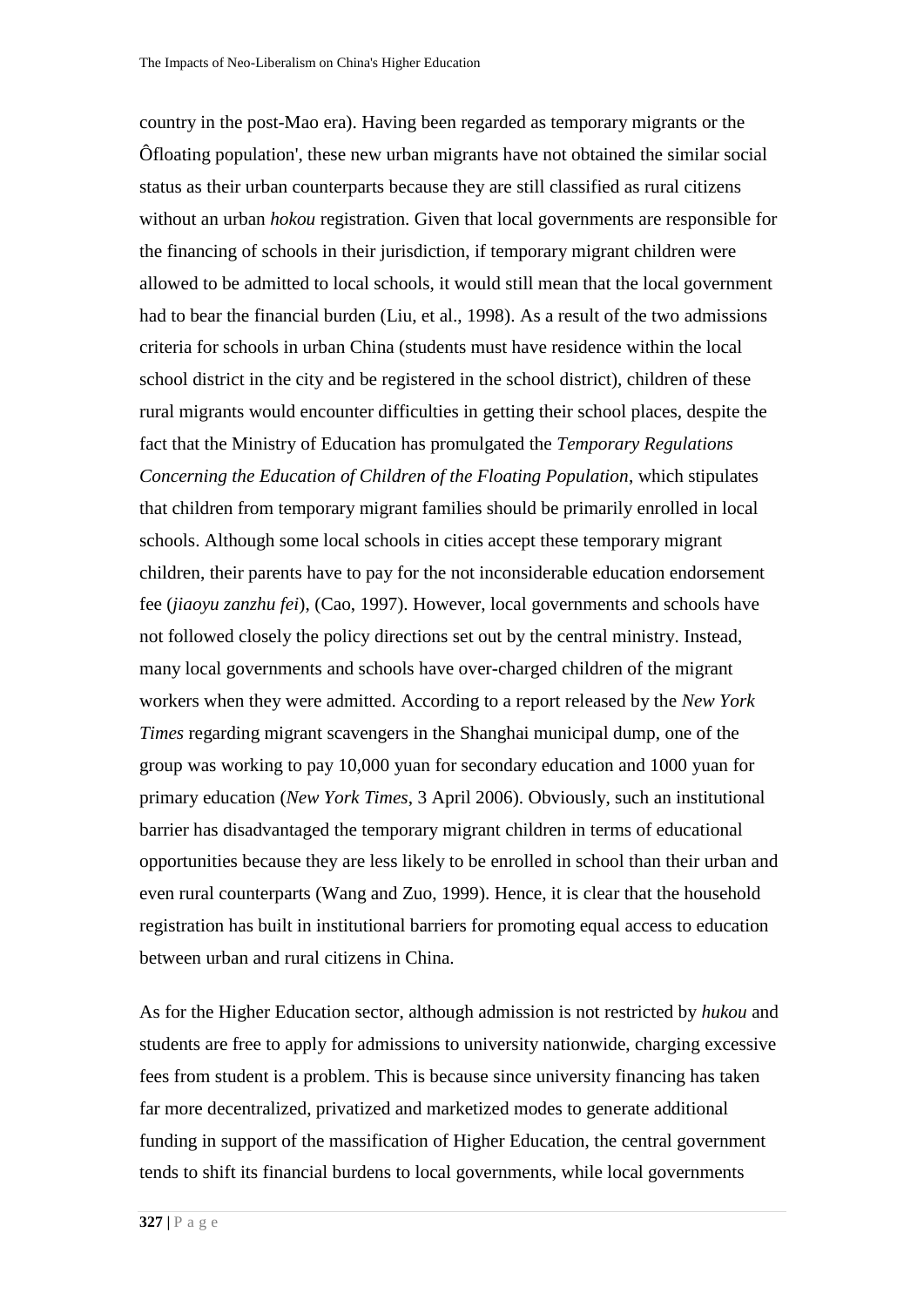Ka Ho Mok and Yat Wai Lo

attempt to devolve the responsibilities to students, parents, private enterprises, local communities and the society (Ngok and Kwong, 2003; Mok. 2005). In 2005, more than 20% of the total concurrent budgets of Chinese Higher Education institutions came from tuition fees. Unlike the good old days when Higher Education was nearly free of charge, no student would be denied Higher Education because of poverty: such a public dominated mode of higher education system could provide more opportunities for social mobility (Levin and Xu, 2005: 53). It is clear that with the adoption of the neoliberal approach in running Higher Education, the sector has significantly transformed along privatizing and marketizing trends, thus changing the nature of higher education from public good to private commodity in the post-Mao era (Chou, 2006; Wan, 2006).

What makes the situation worse is under the current system, the students, their families and teachers are forced to single-mindedly pursue a university place and therefore create tremendous both financial and psychological burdens on students and families. Living in a highly competitive environment, Chinese students have to prove that they are academically outstanding by getting good results from various kinds of public examinations or national tests. For example, all students must pass the College English Test (CET) at Band 4 at a BA degree. In other academic fields, the requirements are even higher. Students in the field of business or those who want to proceed to post-graduate studies should get a CET-Band 6 level. The emphasis on higher English standard has inevitably created additional financial burdens for families to spend on English classes in urban China. What really bother Chinese students are the excessive psychological pressures for passing TOEFL / IELTS tests for their English proficiency. A Chinese girl told a researcher that 'I wished I had been born in a poor rural family. It would have been better for my childhood and life as a teenager. All I did was study study study'. Above and beyond the financial pressures, Chinese students and their families in urban China are burdened by the growing psychological pressures to do well in education[.\[3\]](http://www.jceps.com/index.php?pageID=article&articleID=93#_ftn3)

Realizing the intensified financial difficulties for students in paying for their Higher Education, the MOE has collaborated with the Bank of China to launch a new loan scheme in offering financial help to students being admitted by public universities since 2004. According to the government statistics from 2004 to 2006, the scheme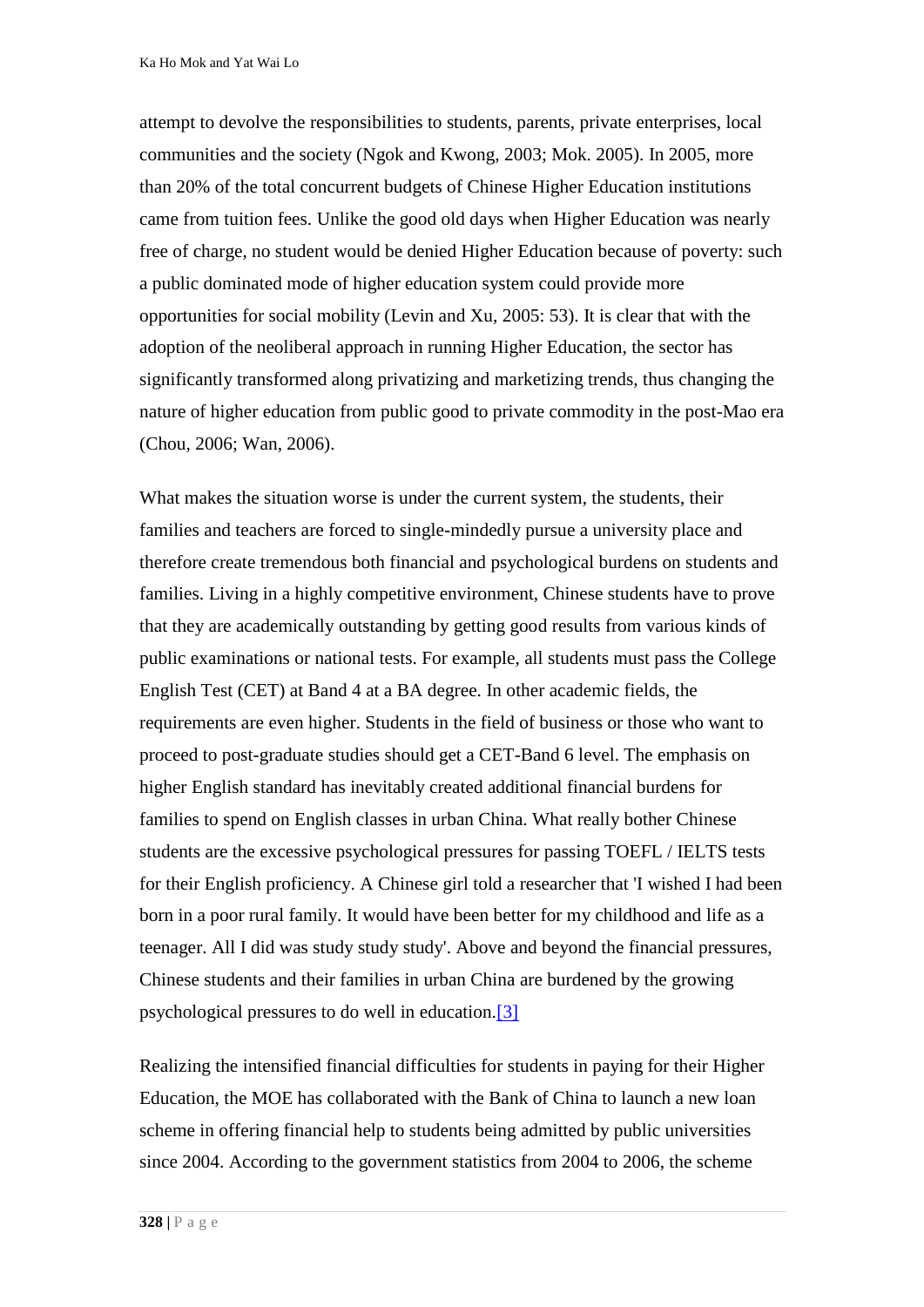covers 115 universities and it has granted 4.35 billion *yuan* loans to 322 thousand students, indicating that about 15.4% of the total number of students received such financial aid. By reporting such figures, the government claims that the scheme has basically responded to students' financial needs. Because of the success of the loan scheme and positive response from the students, the government has decided to extend the scheme to 2010 (MOE, 2006). Despite the government's efforts to help students to resolve their financial difficulties in paying for Higher Education, the newly launched loan scheme is far from adequate. The loan scheme may offer help to those students who are admitted to public universities, especially those studying in national universities. Nonetheless, for those studying in the *minban* institutions, regardless of whether they are normal *minban* or second-tier colleges, there is very limited or even no financial support. As a result, the rise of privateness in Higher Education with toping-up tuition fees implies denying students from poor families access to Higher Education, particularly for those who are not able to get places within the top universities led by the central ministries. In short, this merit based financial aided scheme can only be regarded as an elite mode but is far behind the current policy of massification of Higher Education.

In short, the growing prominence of the 'privateness' in education finance and provision has indeed intensified the problems of education inequalities in China. As Yang (2007) has rightly argued, the education system in China has never been inclusive because of the *hukou* system which has long been created structural barriers to promoting equal access to education for both urban and rural residents. Our above discussions have clearly shown how the adherence to the neo-liberal approach has further widened the urban-rural divide, especially when those who can afford could enjoy far more educational opportunities. Although the government has attempted to address the issues by developing the student loan scheme as discussed earlier, such measures are insufficient to address the core of the problems Ð differential treatments between the urban and the rural residents which favour the former but socially exclude the latter.

#### **The Widening Regional and Urban-rural Divide**

Educational inequality also exists in forms of urban-rural disparity and regional disparity. This is because the government undertook a polarized policy of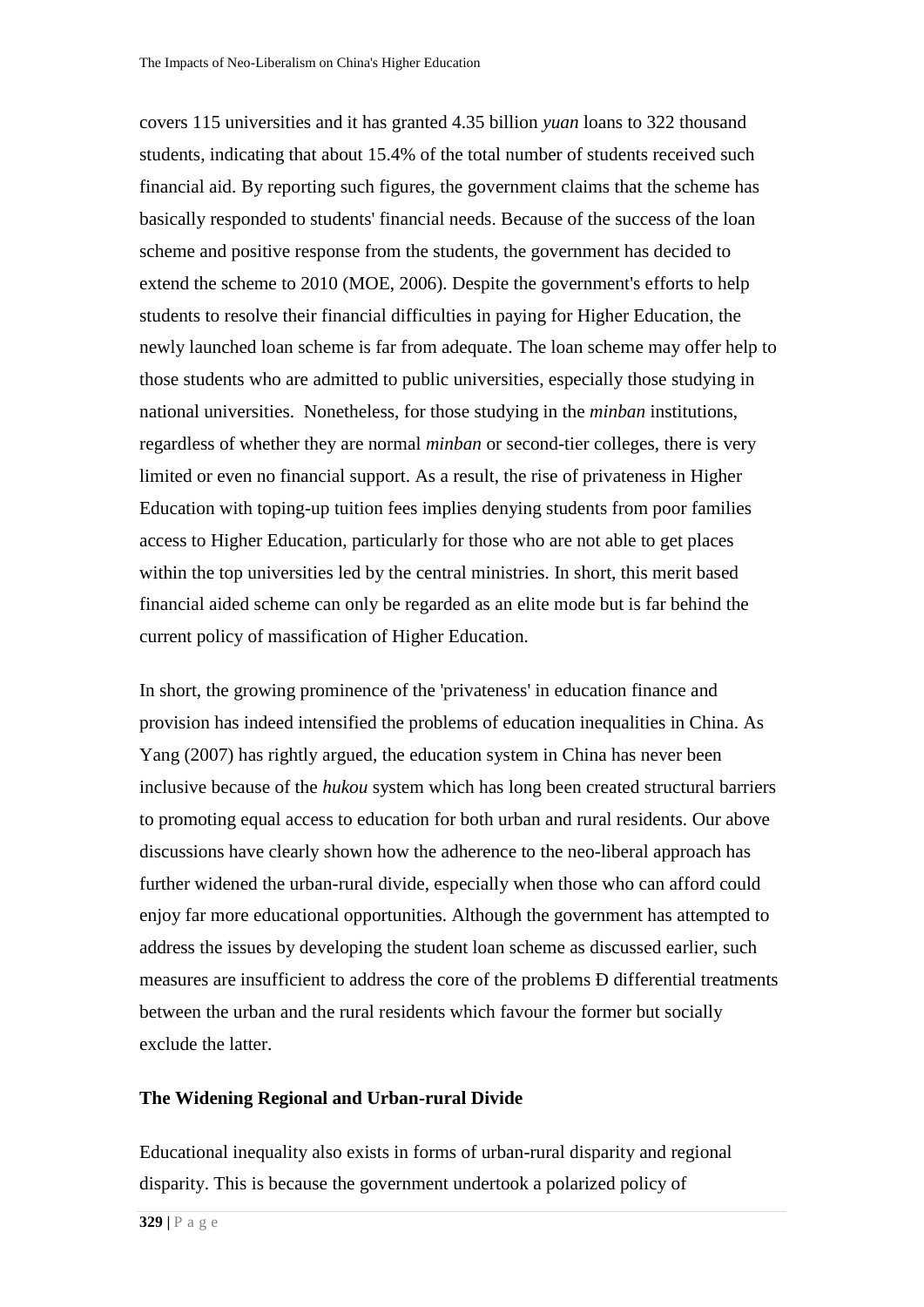development between coastal and inland provinces as well as cities and countryside. For instance, the Higher Education expansion in China is highly uneven. According to a study on the allocation of 1,051 higher education institutions across the country, 153 are located in three municipalities, constituting to 14.6%; while 462 are located in provincial capital cities, representing about 44.9% of the total. However, the number of municipalities and provincial capital cities constitutes only 5% of the number of cities in China. Regarding university allocation in inland and rural regions, no university led by central ministries are located in Qinghai and Guizhou, two inland provinces in China (citied in Zhong, 2006). Table 2 shows that there were 112 Higher Education institutions in Jiangsu, one of the most economically developed provinces, enrolling 994,808 students, but there were only 94 Higher Education institutions in Guizhou, enrolling 179,852 students in 2004. Another important indicator showing inter-province inequity is the number of students per 100,000 inhabitants. The national average is 1,420 but we can easily find that for Beijing alone, there were about 6,204 in 2004 while there were only 985 in Anhui in the same reporting year. Comparing the household consumption expenditure of three relatively wealthy regions in China (i.e. Beijing, Shanghai and Tianjin) with those three relatively poor regions (i.e. Guizhou, Guangxi and Gansu) in terms of the number of students per 100,000 Inhabitants, we find that the average rate of the three most wealthiest is 4.6% but that of the three poor regions is only 0.9%. When comparing the financing situation between these locations, the total non-state educational gran[t\[4\]](http://www.jceps.com/index.php?pageID=article&articleID=93#_ftn4) of the three wealthy regions grew to 3.45 billion *yuan* in 2004, but it recorded only 800 million *yuan* in the three poor regions (see Table 3) (MOE, 2005). Such a comparison has clearly shown the educational disparities between the rich and the poor regions in China. It can also be argued that the newly emerging market-oriented Higher Education might further widen these regional disparities. For example, the joint programmes provided under Chinese-foreign cooperation are concentrated in the eastern coastal areas. In 2004, the majority of programs were concentrated in Shanghai (111), Beijing (108), Shandong (78), Jiangsu (61), Liaoning (34), Zhejiang (33), Tianjing (31), Shanxi (29), Guangdong (27), and Hubei (23), most of these areas are close to the east coast of China[.\[5\]](http://www.jceps.com/index.php?pageID=article&articleID=93#_ftn5) Putting the current developments of private / *minban* education into perspective, it is clear that the people living in the eastern coastal areas of China have disproportionately experienced the success of economic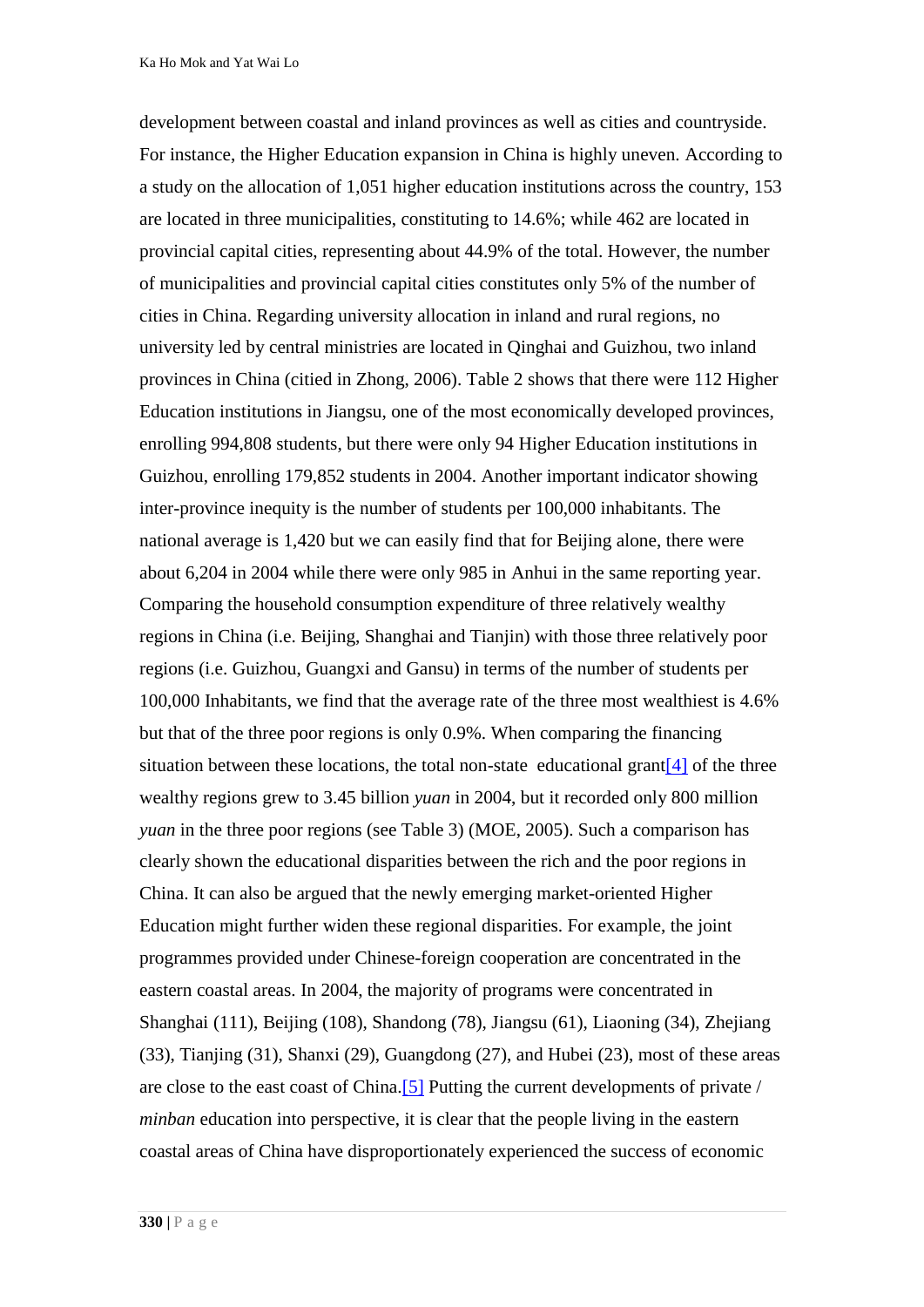growth in the last two decades and many of them are willing and have the financial ability to pay for these programmes.

|               | No. of Regular      | <b>Total</b>     | No. of Students per 100,000<br><b>Inhabitants</b> |  |
|---------------|---------------------|------------------|---------------------------------------------------|--|
| <b>Region</b> | <b>Institutions</b> | <b>Enrolment</b> |                                                   |  |
| National      | 1731                | 13,334,969       | 1,420                                             |  |
| Beijing       | 77                  | 499,524          | 6,204                                             |  |
| Tianjin       | 40                  | 285,655          | 3,845                                             |  |
| Shanghai      | 58                  | 415,701          | 3,694                                             |  |
| Jiangsu       | 112                 | 994,808          | 1,768                                             |  |
|               |                     |                  |                                                   |  |
| Gansu         | 31                  | 200,282          | 1,089                                             |  |
| Anhui         | 81                  | 501,290          | 985                                               |  |
| Guangxi       | 49                  | 281,044          | 909                                               |  |
| Guizhou       | 34                  | 179,852          | 745                                               |  |

| Table 2: Number of Regular Higher Education Institutions and Numbers of |  |  |
|-------------------------------------------------------------------------|--|--|
| <b>Enrolment in Selected Regions in 2004</b>                            |  |  |

*Sources*: NBSC, 2005

*Notes*: Number of Students per 100,000 Inhabitants is based on the number of students in regular institution of higher education and adult institution of higher education.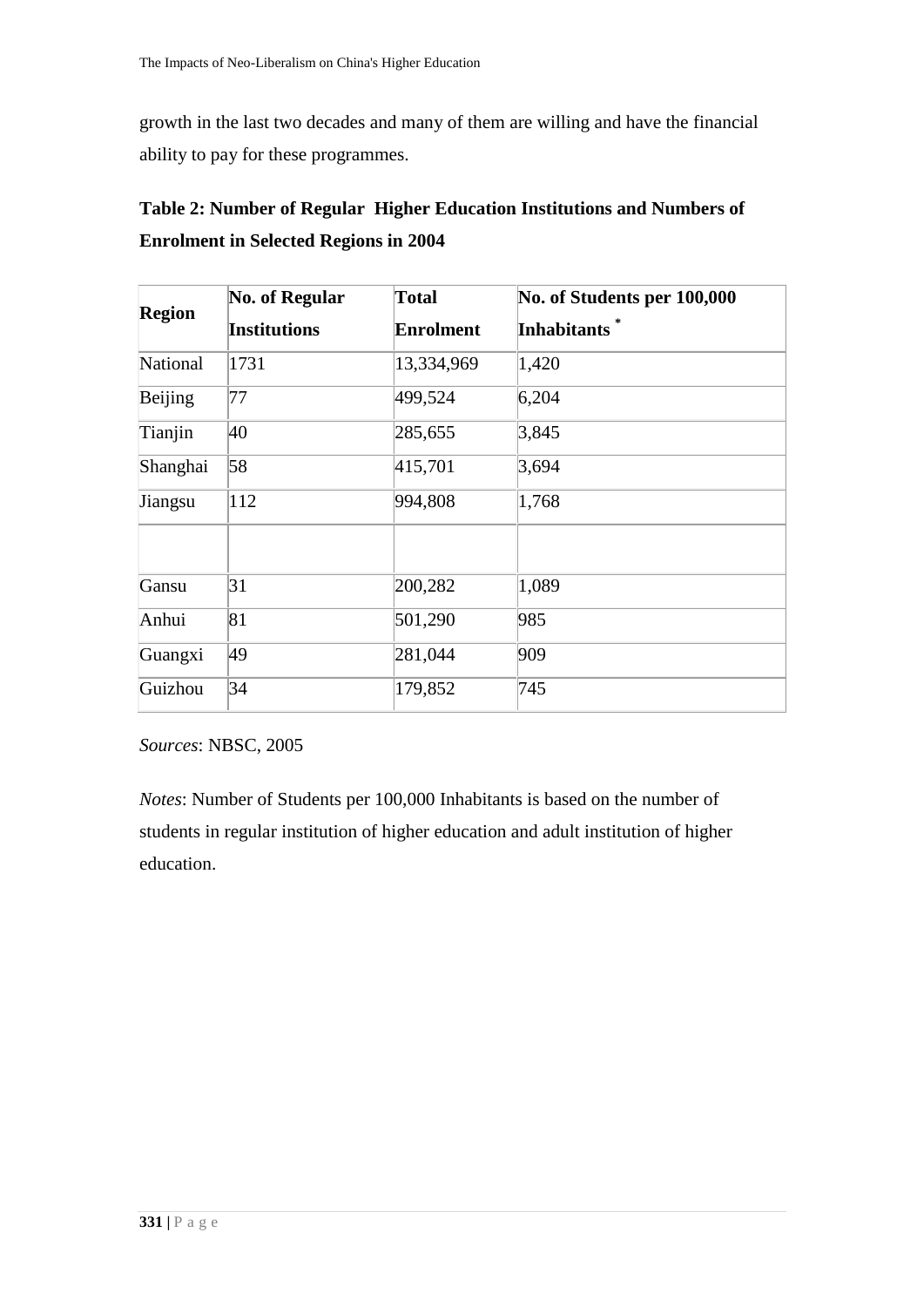# **Table 3: Non-state Educational Grant in Selected Region in 2004**

unit: million *yuan*

| <b>Region</b>  | Social Organizations and Individual Donation and Fund Raising |        | <b>Total</b> |
|----------------|---------------------------------------------------------------|--------|--------------|
| National       | 25,901                                                        | 10,459 | 36,360       |
|                |                                                               |        |              |
| Beijing        | 624                                                           | 522    | 1,146        |
| Tianjin        | 477                                                           | 21     | 498          |
| Shanghai 1,315 |                                                               | 491    | 1,806        |
| Jiangsu        | 2,204                                                         | 229    | 2,433        |
|                |                                                               |        |              |
| Gansu          | 186                                                           | 57     | 243          |
| Anhui          | 452                                                           | 241    | 693          |
| Guangxi        | 251                                                           | 97     | 348          |
| Guizhou        | 150                                                           | 58     | 208          |

*Sources*: MOE, 2005

The above data clearly shows significant regional disparities in terms of Higher Education learning opportunities, with many opportunities for studying Higher Education concentrated in the socio-economically prosperous regions in the coastal area. With reference to the household consumption expenditure, it is obvious that the economic reform and development in the last 30 years has significantly improved the livelihood of those living in the coastal areas but has inevitably deepened the coastalinland disparity.

Regarding urban-rural disparity, the most recent *China Human Development Report 2005* indicates that the gap between the rich and poor in China has been widening, while the richest 10% of urban dwellers controlled 34% of urban wealth but the poorest 10% held a mere 0.2%. Extending this comparison to the richest 20% of the urban population with the poorest 20 % , their respective shares in 2002 were 51% and 3.2%. Commenting on this urban-rural income gap, the United Nations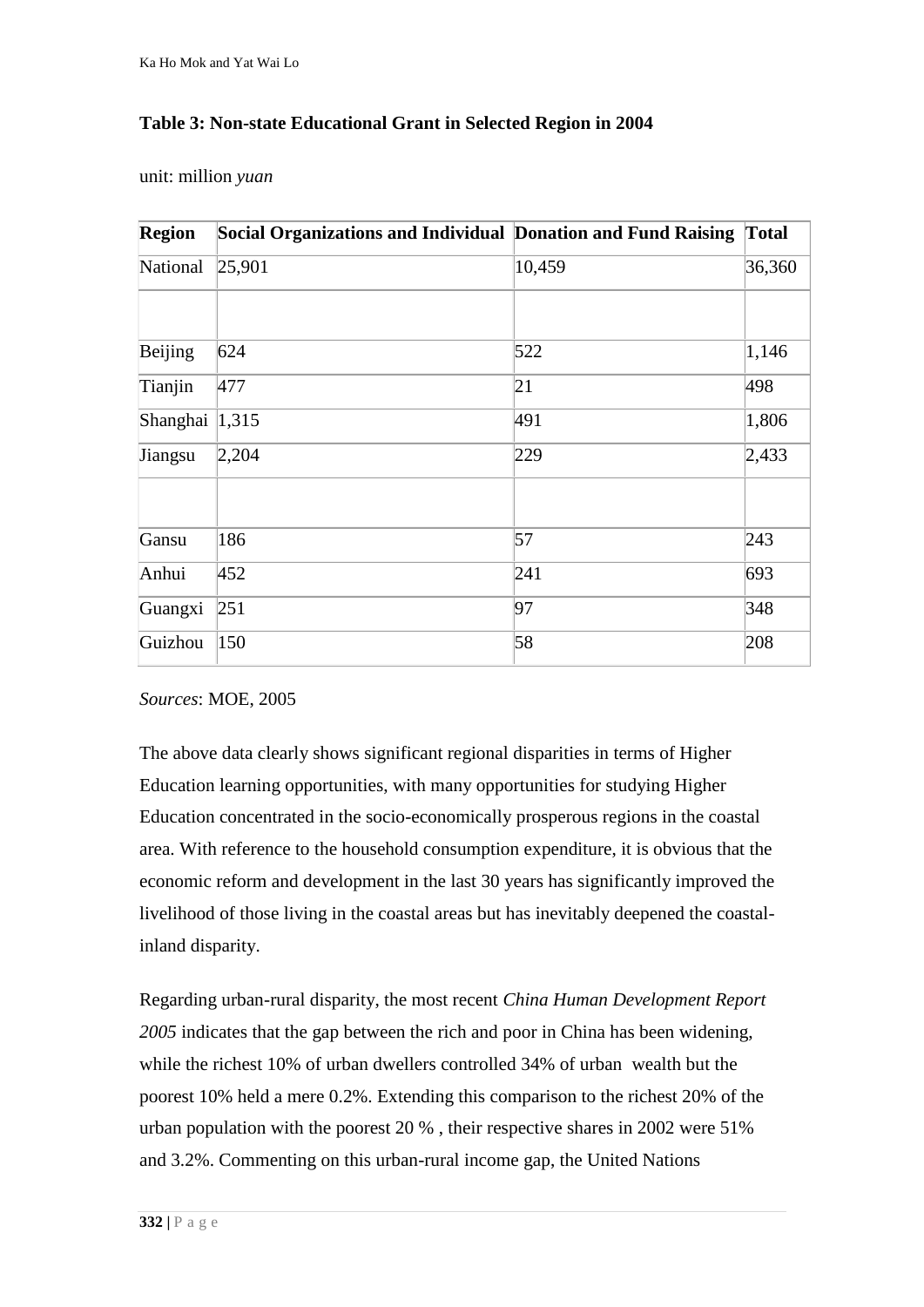commented that China has perhaps the highest income disparity in the world (UNDP, 2005). Regarding educational inequalities, recent studies have suggested that educational inequalities are larger, the higher the lever of schooling (Qian and Smyth, 2005; Rong and Shi, 2001). Given that there are no universities in the rural areas of China, students from villages are eligible for applying for admissions to universities nationwide (Zhong, 2006). However, a study indicates that students from rural areas are considered inferior to those from urban area[s\[6\]](http://www.jceps.com/index.php?pageID=article&articleID=93#_ftn6) (Wang, 2005). For example, students from urban areas in Guangdong occupied 72.2 % and 89.9 % of places in the key universities led by central ministries and *minban* vocational college respectively, even though there is a relatively even allocation of places in the normal public universities and public vocational colleges (see Table 4) (Wang, 2005a: 11).

Against a similar socio-economic context Yang sets out to examine educational opportunities between urban and rural China. He argues that the disparities in educational funding and provision between urban and rural hinterland has been a persistent problem since the foundation of the People's Republic of China (Yang, 2007). Like other developing countries being influenced by the global trends of privatisation, marketization and commodification of education, China response has been to appropriate neoliberal policies, but the issues of social access and economic justice have emerged concurrently when Chinese society is experiencing the growth of social class disparities (Luke and Ismail 2007; E. Cheng 2006).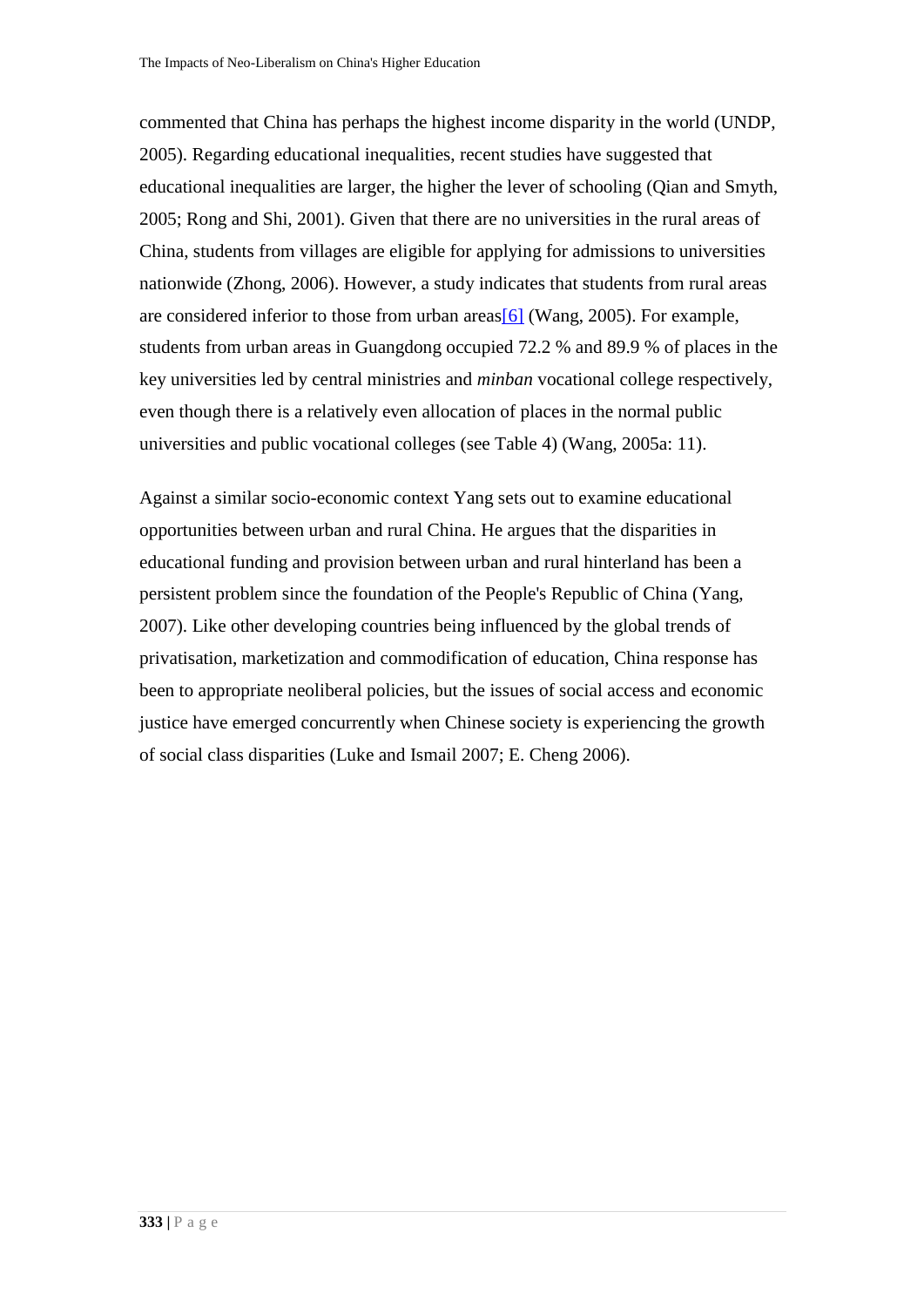# **Table 4: Allocation of Places of Study in Guangdong (2003)**

Unit: %

|                                        |      | <b>Key Universities</b><br>Overallled by central<br>ministries | Normal public<br>universities | <b>Public</b><br>vocational<br>colleges | <b>Minban</b><br>vocational<br>colleges |
|----------------------------------------|------|----------------------------------------------------------------|-------------------------------|-----------------------------------------|-----------------------------------------|
| Students<br>from Urban $60.7$<br>Areas |      | 72.2                                                           | 50.6                          | 48.0                                    | 89.9                                    |
| <b>Students</b><br>from Rural<br>Areas | 39.3 | 28.8                                                           | 49.4                          | 52.0                                    | 10.1                                    |

*Source*: Wang, 2005

China is now confronted with the intensification of educational inequality. While the country has experienced economic growth and educational expansion, the implementation of the education reforms with the neoliberal approach has inevitably led to 'differential impacts upon different groups' as Mak (2007) has described in other Asian societies. The economic reforms since the late 1970s have undoubtedly given rise to the new rich or new middle class in China (Lui, 2005; So, 2005), recent consumption studies have once confirmed that as incomes rise, spending patterns change. It is projected that urban spending on recreation and education will grow by 9.5 % annually during the next two decades, holding its place as one of the largest consumption categories in urban areas and making China one of the fastest-growing recreation and education markets in the world (Farrell, Gersch and Stephenson, 2006: 66-67). But what is equally alarming is when far more people living in rural China who have found themselves being socially and economically marginalized (Khan and Riskin, 2005; Keng, 2006) and many of them still face the problems of having no education opportunities or receiving only poor schooling (Murphy, 2004).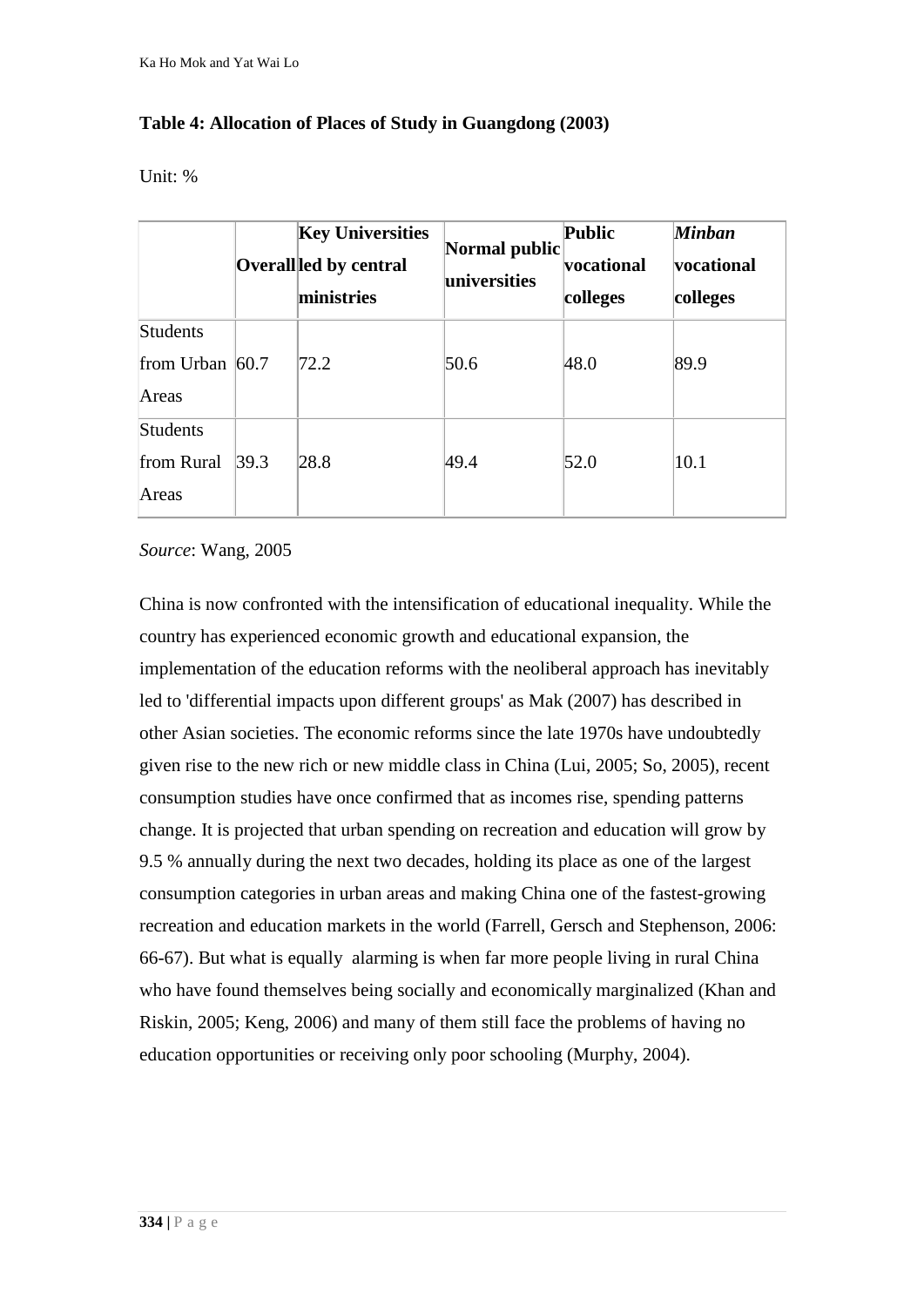#### **Capitalism Reinvented? Undermining Socialist Ideals in Global Neoliberalism**

The growing prominence of the privateness in China's education as characterized by the rise of *minban* / private education, the popularity of transnational Higher Education, and the growing trend of private tutoring has indeed created more education opportunities for the Chinese residents who can afford to pay for education especially for those living in the major coastal cities (Mok, 2006a). Nonetheless the same processes of educational change have also widened the gap between those still seeking basic education in rural area and new cosmopolitan professional elites residing in urban China (Qian and Smyth, 2005; Yang, 2005). Similar to other developing economies in Asia, China has attempted to develop education systems which can strive to build the new classes of wired, educated transnational citizens who can assert their global competitiveness, yet the country also faces the problems of intensified poverty and educational disadvantaged groups. The migration westward of rural Chinese to the Pearl River Delta has inevitably created the educational challenges for new urban concentrations. Despite its longstanding stated focus on social equality, the Chinese government seems to be caught by the major discrepancies in educational financing across the country (Yang, 2007).

Technological advancement in post Mao China, especially the rapid development of high-tech industry, and the expansion of higher education has generated substantial changes in the employment structure. New professions and new status groups are on the rise, such as accountants, engineers, lawyers, managers, stock-brokers, speculators, and so on (Li, 2003). These developments are indicative of new forms of social differentiation and heterogeneity in post Mao China (So, 2003). Moreover, decentralization, enterprise reforms, and the success of township enterprises have greatly expanded the size of the new middle class (corporate professionals such as mid-level managers and accountants). The expansion of Higher Education institutions and the service sector has also greatly expanded the size of another segment of the new middle class (service professionals such as teachers and journalists), while other social groups such as private entrepreneurs have benefited from the same change processes and become rich (So, 2005; Lippit, 2005).

Nonetheless, we should be aware that there is a huge price to pay in getting some portions of urban Chinese to become rich since many more of the Chinese citizens in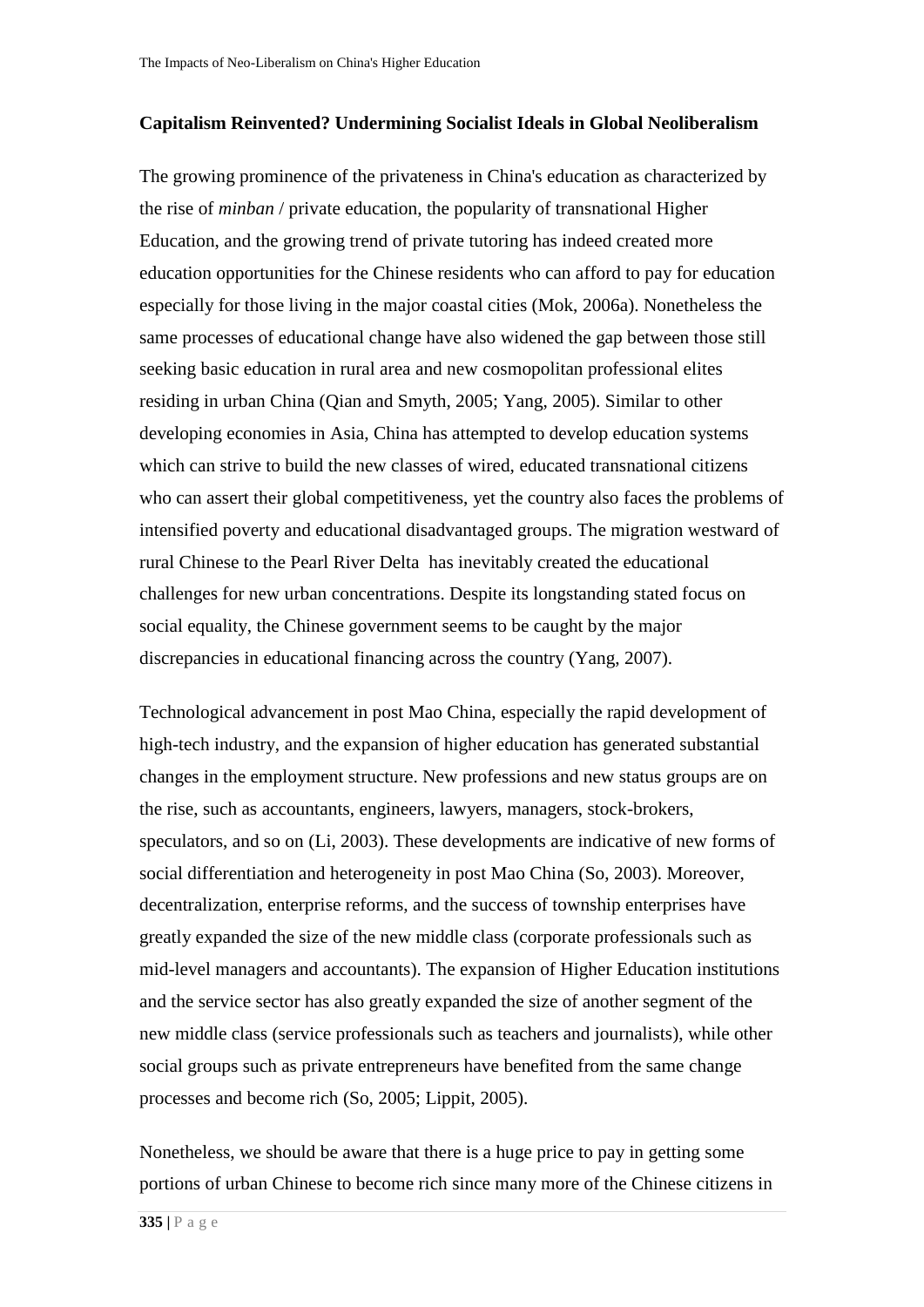less economically developed areas still suffer from poverty and social exclusion. The present case study has clearly suggested that the growing prominence of the privateness in higher education has indeed widened the urban and rural divide. Although the processes of marketization and privatization of higher education have created more learning opportunities for those who can afford and willing to pay, the same processes have also marginalized those citizens living in less economically developed areas. Despite the fact that the Chinese government has made attempts to alleviate absolute poverty since 1949, the problems related to relative poverty and social exclusion have become so acute that these may cause social instability and political crisis in China (Mackerras, 2006; Schweickart, 2007; Walder, 2007). As Robert Weil has recently suggested, 'the capitalist system [in China] is devouring its own and rapidly generating ever-wider groups of the alienatedÉ.The worsening conditions of the working classes are pushing them rapidly in a more radical and militant direction. Within the ranks not only of the workers and peasants, but among many intellectuals and at least some of the broader new middle class as well, there is a deep and growing understanding that global capitalism has no answer to their situations, and that the revolutionary socialism that they built under Mao offers at least the outline of another way forward today' (Weil, 2006). The above evidence is overwhelming that in economically unequal society like transitional China, only those with sufficient resources can make choices and those who are poor have no choices at all (Gewirtz et al., 1995; Reay & Lucey, 2003). In this regard, whether people can make choice would become a secondary consideration particularly when the primary concerns of quality, affordability and access in education have not been properly addressed (Lynch & O'Riordan, 1998).

More sociologically important of all, the present case has demonstrated how the Chinese regime has attempted to ride over the two worlds: socialism and capitalism. But how will the present regime address the contradictions between rapid economic growth and the intensified social inequality / regional disparity? How will the Chinese government handle the growing tensions among different social groups, especially when many citizens not only in rural areas but also in urban China have begun to complain about social exclusion in terms of deprived opportunities to education, health and social protection (Cook, 2002; Yang, 2005)? Would China succeed in reinventing capitalism or inventing a new kind of socialism? The success of which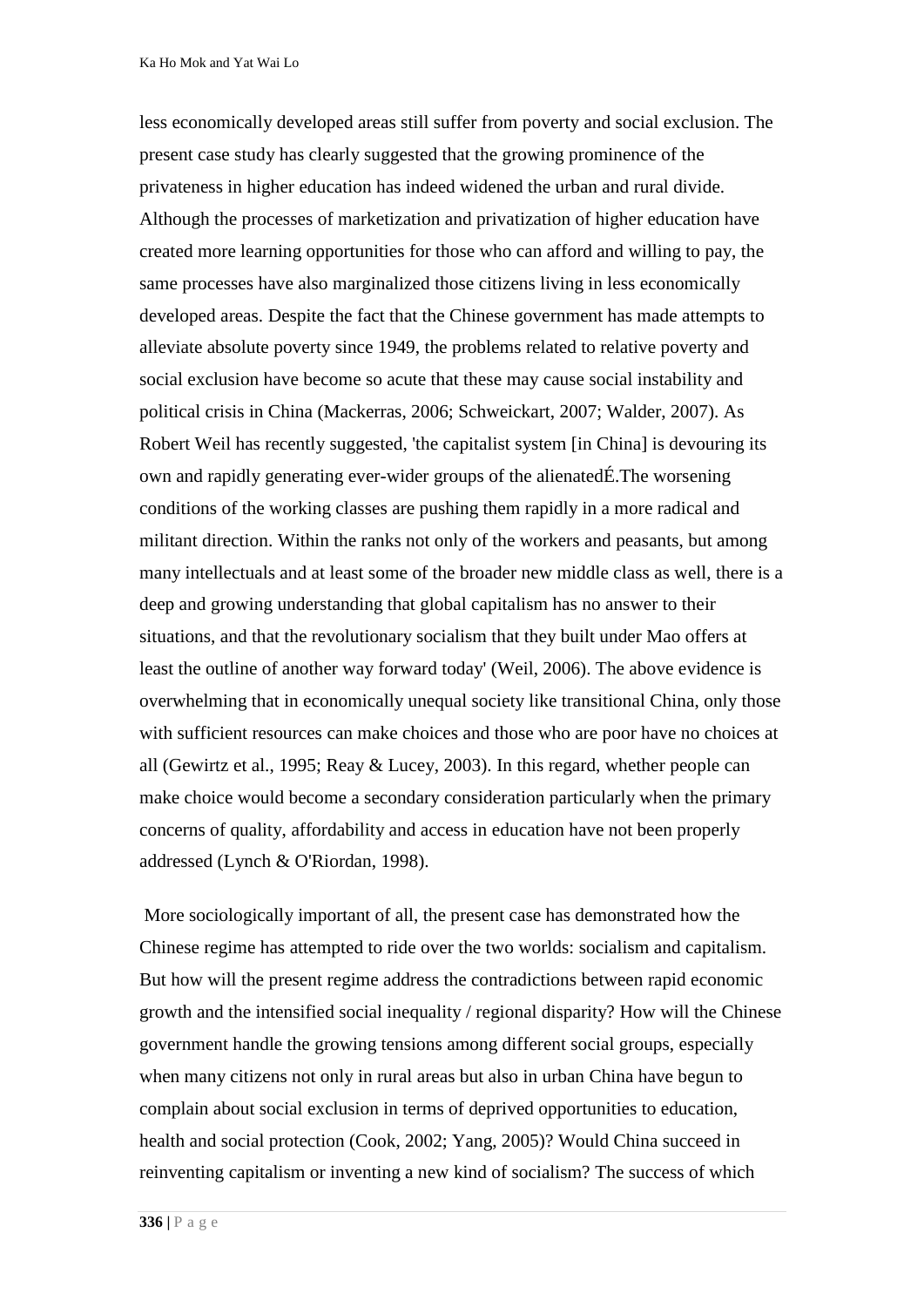depends very much upon how well the Chinese government can balance the competing demands between rapid economic growth which would possibly further intensify urban-rural divide and inequalities and more balanced social developments which would promote the socialist ideals for upholding social equality and equity.

### **Conclusion: The Need to Search for New Social Policy Paradigm**

Analyzing the present case study from a comparative perspective, will China move towards the attraction of capital flows to cities and the amelioration of the unequal distribution of knowledge, power, language and material resources to growing populations as Luke and Ismail (2007) project for the future development of urban education in the Asia Pacific? Will China be developed into a society of fundamental social divisions between the poor and the rich in terms of education opportunities, with the emergence of a binary provision in education? Will the urban-rural divide be widened, with an education system receiving only marginal state support for the unemployed and working poor and a selective, private-system operating on a userpays basis? If the above scenarios did happen, the Chinese government would face immense pressures and tensions, particularly since the present regime has to honour its longstanding stated focus on social equality. Therefore, the Chinese government has to revisit the policy orientations with emphasis on the extension of neoliberal market economics to education, with forces of marketization, privatisation and commodification of education. If the Chinese government fails to properly balance the tensions between economic efficiency and social inequality, these social problems could accumulate to create significant political pressures, which would result in political crisis, particularly when the Chinese society has been divided by diversity of economic and social interests. In order to strike a balance between rapid economic growth and a balanced and healthy social development, the present government has called for developing a harmonious society.

Nowadays, 'people-oriented development' and 'harmonious society' have become increasingly popular jargons shaping the political discourse in China. According to Ngok (2005), under the new political discourse of 'people-oriented development', the present political regime is more aware of the importance of the well-being of the people, especially devising new policy measures in helping those socially disadvantaged groups. When choosing policy instruments, more attention has been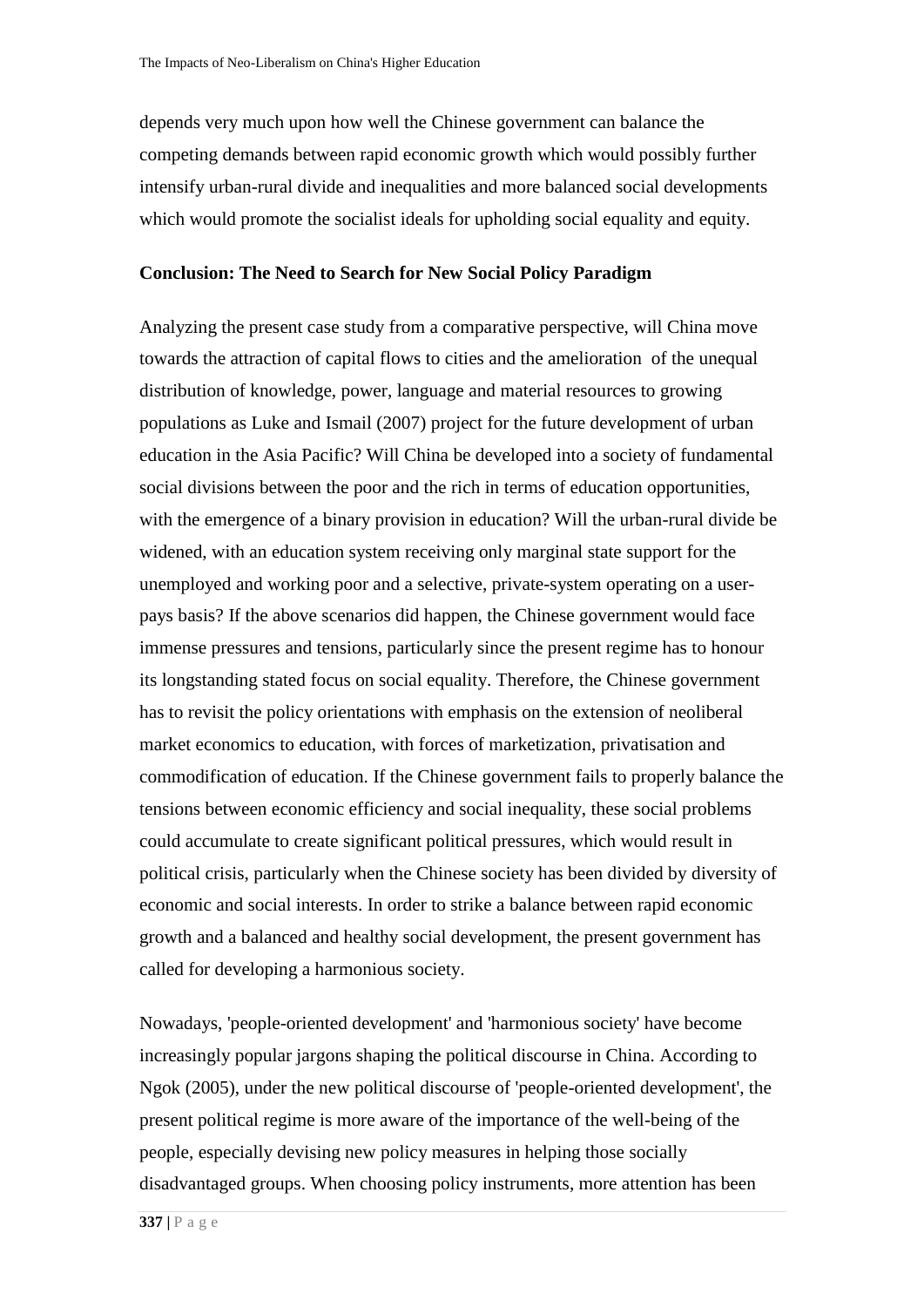Ka Ho Mok and Yat Wai Lo

given to address the fundamental interests of the overwhelming majority of the country's people and minimize the gap between the rich and the poor. However, while the state is intensifying the funding for poverty relief and helping those less advantaged social groups, a 'self-dependent spirit' is emphasized by the Chinese leaders (*People's Daily*, 12 February 2005). There is a recognition that leaving the whole sector to be driven and guided by market forces may fail to address the 'social justice' and 'social equality' issues. And so a new social policy paradigm is in formation with the emphasis on developing 'people-oriented' social policy and social protection strategies in order to rectify the market failure in social / public policy provision. As Yang Dongping, a leading education policy analyst in China, has suggested, the government headed by Hu Jintao and Wan Jiabo have made attempts to address the inequality and over-charging issues in education. In 2006, both Hu and Wan chaired meetings over high-level meetings in the Communist Party's Politburo to stress the importance of education and call for a shift from the market-driven approach to a more welfare-based education system (Yang, cited in Li, 2007). In these meetings, senior leaders called on governments at all levels to make the development of education a strategic priority and to commit a public education system that can be accessed by all. In order to achieve such policy objectives, the Ministry of Education has started to develop a new mechanism to calculate college costs and cap university tuition fees. In addition, students from underdeveloped central and western regions have begun to receive cheap bank loans or allowances to enable them to attend schools or colleges (Li, 2007). In this regard, the Chinese authorities probably are making attempts to balance between 'market efficiency' and 'social equality' but we still need to watch how these policies are implemented in different localities. The best scenario is that the Chinese government would succeed in developing appropriate regulatory frameworks in governing the market in social policy without slowing down its economic growth. Given that this could be the biggest challenge to CCP in the future, the development of whether the new notion of 'people-oriented' approach can promote better social policy and social protection for the Chinese people when China's economy is becoming increasingly globalized would be worthy of attention.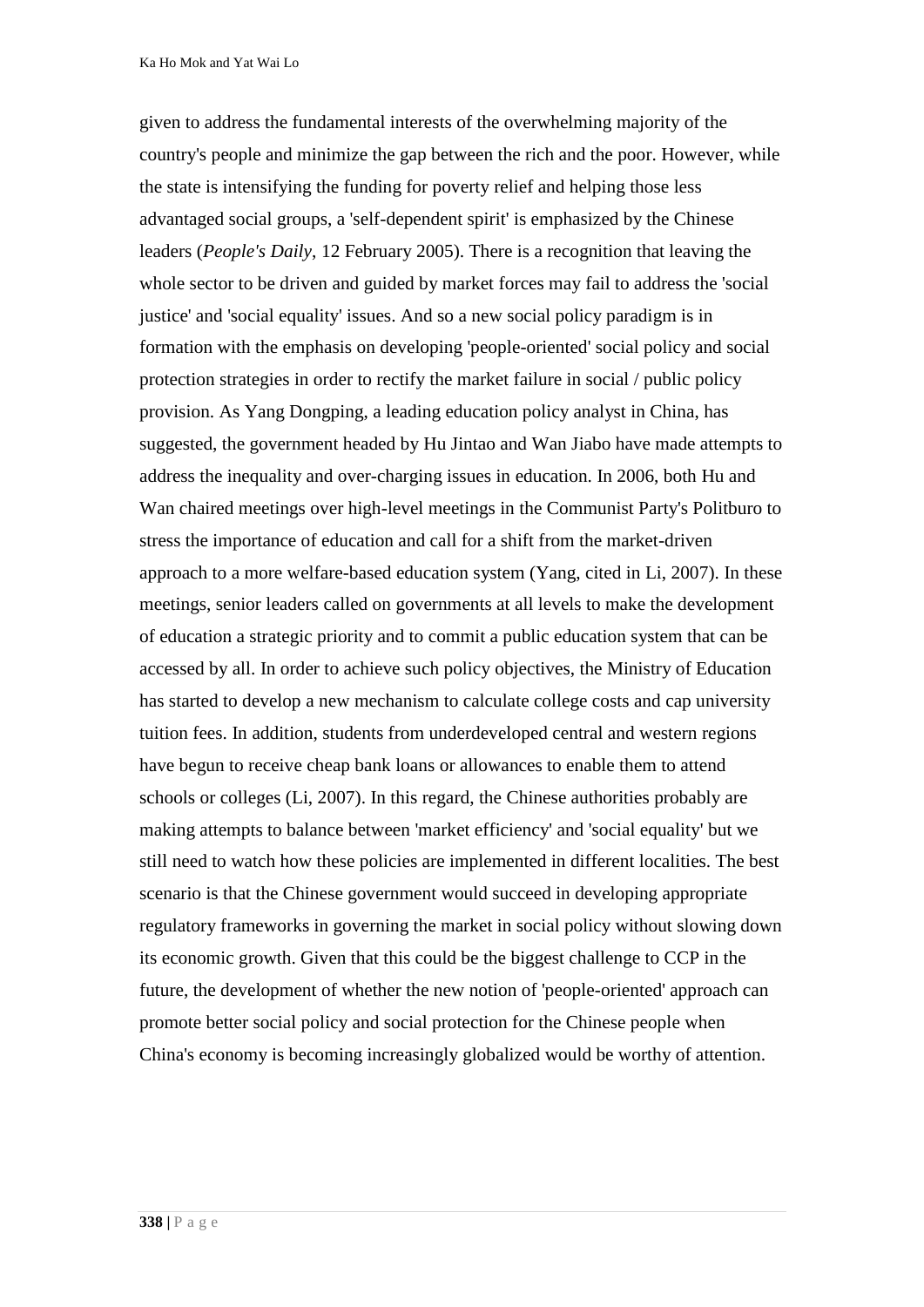### **Notes**

[\[1\]](http://www.jceps.com/index.php?pageID=article&articleID=93#_ftnref1) The authors want to thank the editor and two reviewers of the *Journal for Critical Education Policy Studies* for providing very constructive comments to improve the article. Thanks must be extended to Paul Morrissey for suggesting ways to improve the language of the article. Thanks for the Chang Ching-kuo Foundation, Taiwan for providing research grant to undertake the research project related to changing higher education governance in China.

[\[2\]](http://www.jceps.com/index.php?pageID=article&articleID=93#_ftnref2) The authors want to thank the reviewers for pointing to this particular aspect of private tutoring / private education being affected by neo-liberalism.

[\[3\]](http://www.jceps.com/index.php?pageID=article&articleID=93#_ftnref3) Thanks to the academic reviewers of the present article for pointing us to this story reported from the fieldwork in China.

[\[4\]](http://www.jceps.com/index.php?pageID=article&articleID=93#_ftnref4) Non-state educational grant here includes input from social organizations and individuals and donation.

[\[5\]](http://www.jceps.com/index.php?pageID=article&articleID=93#_ftnref5) The number in blank stands for the number of overseas programmes jointly run by local Chinese universities and overseas partners.

[\[6\]](http://www.jceps.com/index.php?pageID=article&articleID=93#_ftnref6) The study was conducted in 2003 investigating nine higher education institutions in Guangdong. For details, see Wang 2005.

# **Bibliography**

Altbach, P.G. (2004). Globalisation and the university: Myths and realities in an unequal world, *Tertiary Education and Management*, 10: 3-25.

*Bluebook of Chinese Society 2007*. Beijing: Social Sciences Academic Press.

Borevskaya, N. (2003). The private sector in the Chinese educational system: Problem and prospects, *Far Eastern Affairs*, 31(4): 89-107.

Cao, H. (1997). Where to put their school desks?, *China New Digest*, 315: 3-6.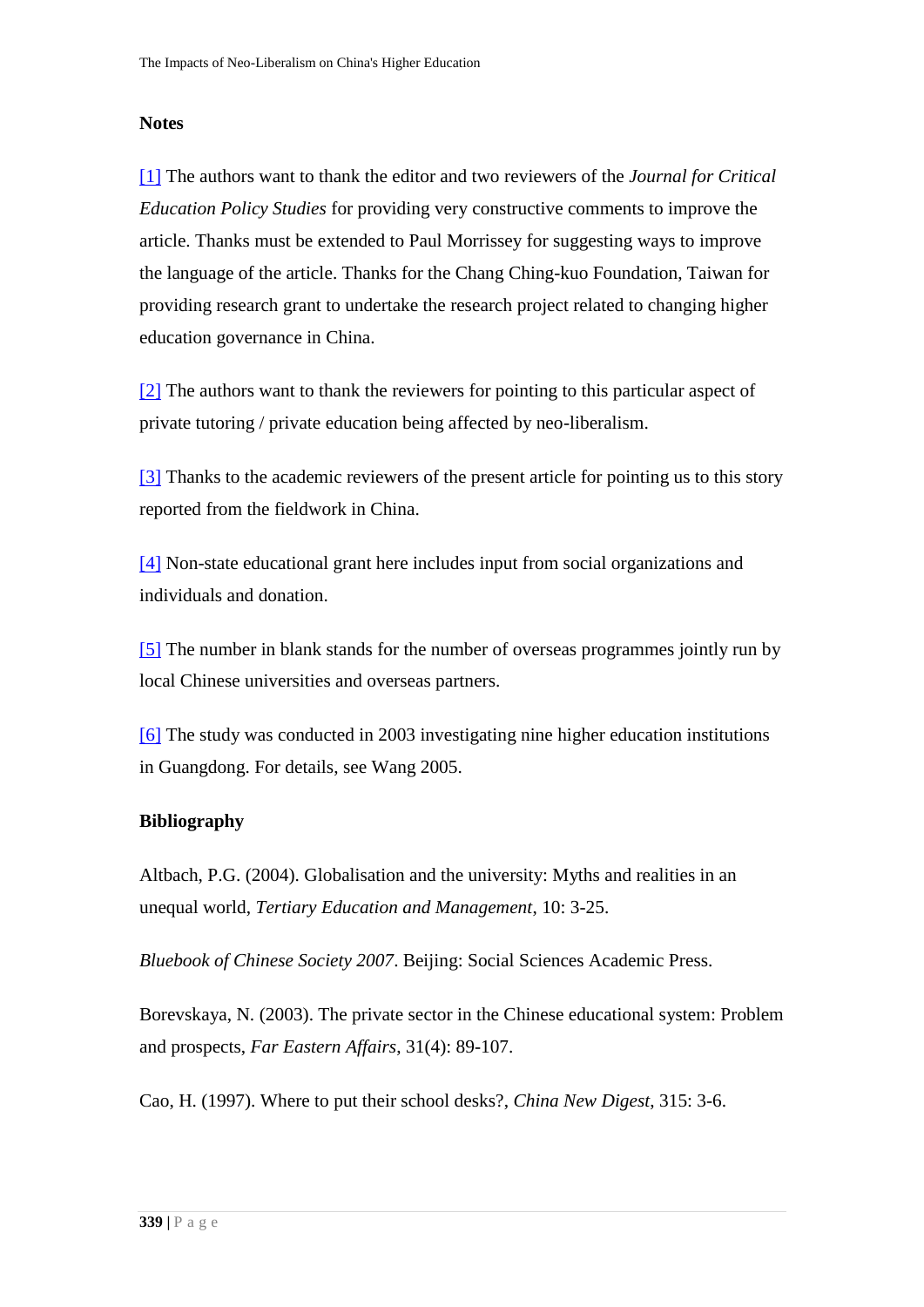Central Committee of the Chinese Communist Party [CCCCP] (1985). *The Decision of the Central Committee of the Communist Party of China on the Reform of Educational Structure*. Beijing: People's Press.

Central Committee of the Chinese Communist Party [CCCCP] (1993). The programme for educational reform and development in China, *Zhonghua Renmin Gongheguo Guowuyuan Gongbao*, 2: 58-66.

Chen, B. and Li, G. (2002). Minban gaodeng jiaoyu ziketiqu yanjiu baogao (The research report on people-run higher education), in Chen, B. and Li, G. (eds.) *Minban Jiaoyu de Gaige yu Fazhan* (*Minban reform and development of people-run education*). Beijing: Jiaoyu Kexue Chubanshe.

Chen, C.G and Yu, Q.Y. (2005). *Zoujin Dazhonghua: 21 Shijichu Guangzhou Shi Gaodeng Jiaoyu Fazhan Yanjiu* (*Towards Massification: Research on Guangzhou's Higher Education Development in Early 21st Century*). Guangzhou: Jinan daxue chubanshe.

Chen, X. (2006). High-risk enterprises: Will universities go bankrupt, available at www.dajun.com.cn/daxuepc.htm.

Cheng, E. (2006). China: Capitalist restoration worsens inequality, *Green Left Weekly*, 12 April: 1-4.

Cheng, K.M. (1990). Financing education in mainland China: What are the real problems? *Issues and Studies*, 3: 54-75.

Cheng, K.M. (1995). Education Ð decentralization and the market, in Wong, L. and MacPherson, S. (eds.) *Social Change and Social Policy in Contemporary China*. Aldershot: Avebury.

Cheng, K.M. (1996). Markets in a socialist system: Reform of higher education, in Watson, K., Modgil, S. and Modgil, C. (eds.) *Educational Dilemmas: Debate and Diversity*. London: Cassell.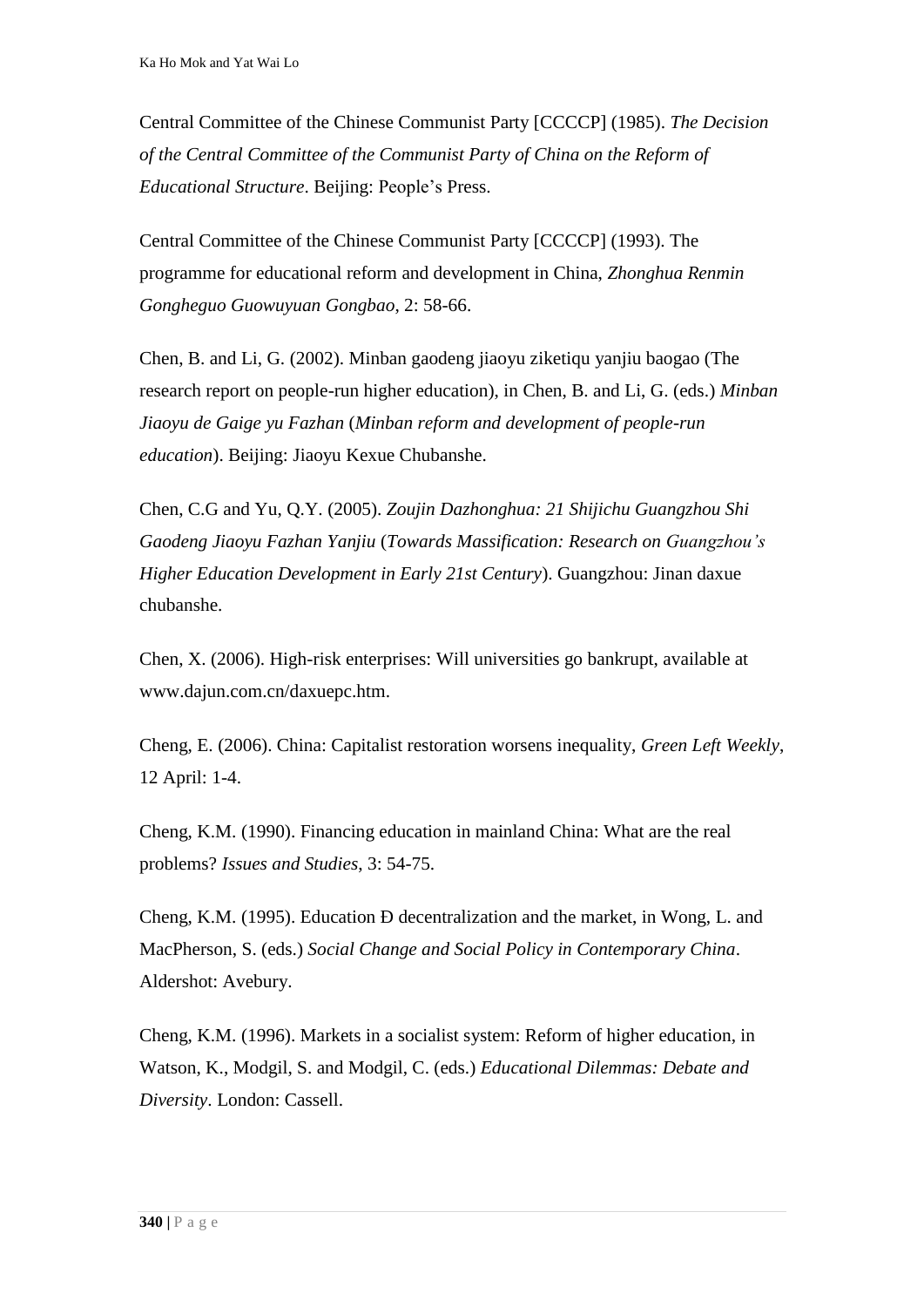China Education and Research Network (2005). available at: www.edu.cn/20050301/ 3129836.shtml

Chou, P. (2006). Taiwan higher education on the crossroad: Its implication for China, paper presented at the Senior Seminar of Education 2020 Programme, 6-11 September, East-West Center, Hawaii.

Cook, S. (2002). From rice bowl to safetynet: Insecurity and social protection during China's transition, *Development Policy Review*. 20(5): 615-635.

Dai, J.L. (2005). Resident's life: Moving towards the society of overall well Ðto-do level, in Ren, B. (ed.) *2005 Blue book of Zhejiang*. Hangzhou: Hangzhou Publishing House.

Farrell, D., Gersch, U.A. and Stephenson, E. (2006). The value of China's emerging middle class, *The McKinsey Quarterly*, Special Edition.

Gewirtz, S. et al., (1995). *Markets, Choice and Equity in Education*. Buckingham: Open University Press.

Guan, X.P. (2001). China's social policy in the context of globalization, in Social Policy Research Centre, Hong Kong Polytechnic University (ed.) *Repositioning of the State: Challenges and Experiences of Social Policy in the Asia Pacific Region*. Hong Kong: Joint Publishing Co. Ltd.

Hawkins, J.N. (2000). Centralization, decentralization, recentralization: Educational reform in China, *Journal of Educational Administration*, 38(5): 442-454.

Huang, F.T. (2005). Qualitative enhancement and quantitative growth: changes and trends of China's higher education, *Higher Education Policy*, 18: 117-130.

Huang, FT. (2006). Transnational higher education in mainland China: A focus on foreign degree-conferring programs, Huang, F.T. (ed.), *Transnational Higher Education in Asia and the Pacific Region*. Hiroshima: Research Institute for Higher Education, Hiroshima University.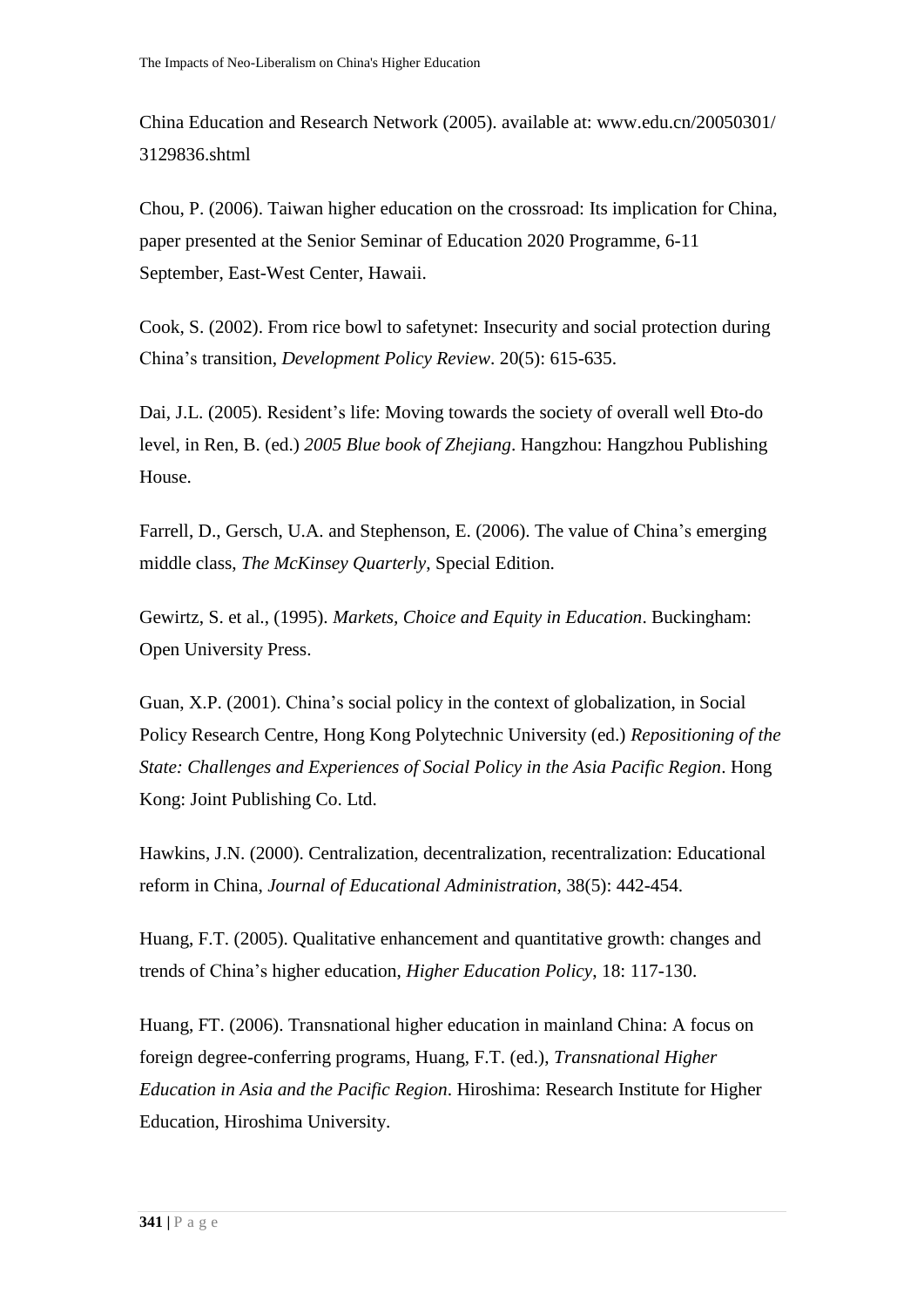Keng, C.W. (2006). China's unbalanced economic growth, *Journal of Contemporary China*, 15(46): 183-214.

Khan, A.R. and Riskin, C. (2005). China's household income and its distribution, 1995 and 2002, *The China Quarterly*, 182: 356-384.

Leung, J.C.B. (1994). Dismantling the 'iron rice bowl': welfare reforms in the People's Republic of China, *Journal of Social Policy*, 23(3): 341-61.

Leung, J.C.B. (2003). Social security reforms in China: Issues and prospects, *International Journal of Social Welfare*, 12: 73-85.

Levin, H.M. and Xu, Z.Y. (2005). Issues in the expansion of higher education in the People's Republic of China, *The China Review*, 5(1): 33-59.

Levy, D. (2006). New private realities in Chinese higher education, available at: www.albany.edu/dept/eaps/prophe/publication/News/SummaryAsia.

Li, P.L. (2003). A few issues related to China's social stratification, in Zheng, H.S. (ed.) *Studies for Changing Trends of Social Structure in China Today*. Beijing: People's University Press.

Li, R. (2007). Casualties of the rush to profit from schooling, *South China Morning Post*, 27 January 2007.

Liang, Z. (2001). The age of migration in China, *Population and Development Review*, 27: 499-524.

Liang, Z. and Chen, Y.P. (2007). The educational consequences of migration for children in China, *Social Science Research*, 36: 28-47.

Lin, J. (2004). China: private trends, *International Higher Education*, 36: 17-18.

Lin, J. (2006). Private universities in China: Expansion and challenges, paper presented at the AAS Annual Meeting, 6-9 April, Marriott, San Francisco.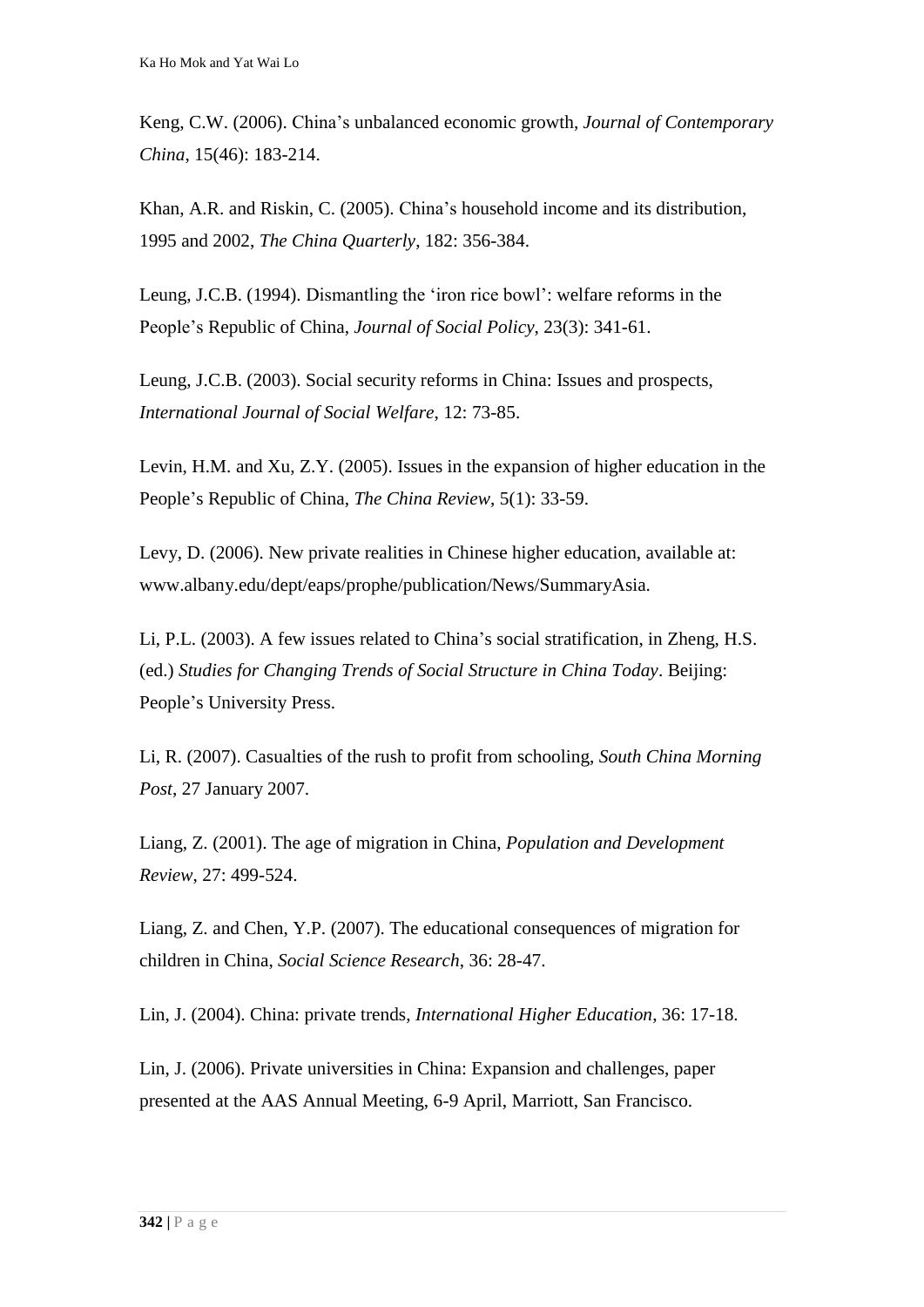Lin, J., Zhang, Y., Gao, L. and Liu, Y. (2005). Trust, ownership, and autonomy: Challenges facing private higher education in China, *The China Review*, 5(1): 61-82.

Lippit, V. (2005). The political economy of China's economic reform: Observations on China and socialism, *Critical Asian Studies*, 37(3): 441-462.

Liu, C., Taibin, L. and Jun, L. (1998). A case study of migrant sponsored school in western Shanghai, in Zhang, S., Le, W., Xu, C. and Song, C. (eds.) *The Floating Population in Shanghai: Current Situation and Future Prospects*. Shanghai: East China Normal University Press.

Lui, T.L. (2005). Bringing class back in, *Critical Asian Studies*, 37(3): 473-480.

Luke, A. and Ismail, M. (2007). Introduction: Reframing urban education in the Asia Pacific, in Luke, A. and Ismail, M. (eds.) *Handbook of Urban Education*. London: Routledge.

Lynch, K. & O'Riordan, C. (1998). Inequality in higher education: A study of class barriers, *British Journal of Sociology of Education*, 19: 445-478.

Mackerras, C. (2006). Critical social issues, in Tubilewicz, C. (ed.) *Critical Issues in Contemporary China*. London: Routledge and Hong Kong: Open University of Hong Kong Press.

Mak, G. (2007). Women in Asian education and society: Whose gains in whose perspectives?, in Luke, A. and Ismail, M. (eds.) *Handbook of Urban Education*. London: Routledge.

Min, W.F. (2004). Chinese higher education: The legacy of the past and the context of the future, in Altbach, P. and Umakoshi, T. (eds.) *Asian Universities: Historical Perspectives and Contemporary Challenges*. Baltimore: The John's Hopkins University Press.

*Mingpao*, 8 March 2006.

Ministry of Education [MOE] (2005). *China Educational Finance Statistical Yearbook 2005*. Beijing: Zhongguo Tongji Chubanshe.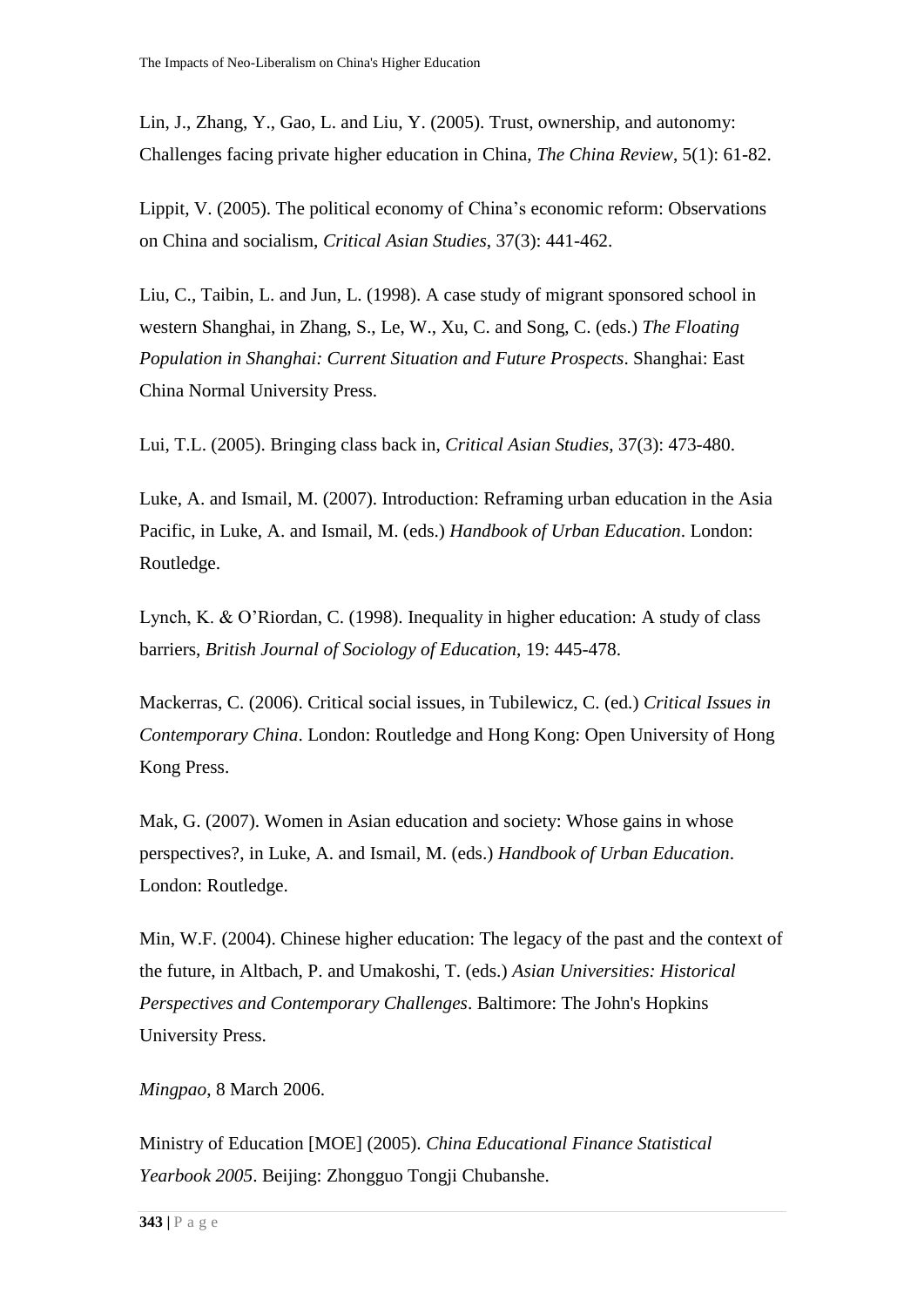Ministry of Education [MOE] (2006). List of Chinese-foreign cooperation in running schools programmes, available at www.jsj.edu.cn/mingdan/002.html.

Mok, K.H. (1996). Marketization and decentralization: Development of education and paradigm shift in social policy, *Hong Kong Public Administration*, 5(1): 35-56.

Mok, K.H. (2000). Marketizing higher education in post-Mao China, *International Journal of Educational Development*, 20: 109-126.

Mok, K.H. (2005). Riding over socialism and global capitalism: Changing education governance and social policy paradigms in post-Mao China, *Comparative Education*, 41(2): 217-242.

Mok, K.H. (2006). *Education Reform and Education Policy in East Asia*. London: Routledge.

Mok, K.H. (2006a). The growing prominence of the privateness in higher education: Challenges for higher education governance in China, unpublished paper currently under review by *Public Administration and Development*.

Murphy, R. (2004). Turning Chinese peasants into modern citizens: Population quality, demographic transition, and primary schools, *The China Quarterly*, 177: 1- 20.

National Bureau of Statistics of China [NBSC] (2005). *China Statistical Yearbook 2005*. Beijing: Zhongguo Tongji Chubanshe.

*New York Times*, 3 April, 2006.

Ngok, K.L. (2005). Redefining development in China: Towards a new policy paradigm for the new century?, paper presented at International Conference on Changing Governance and Public Policy paradigms: Asian Perspectives, Zhongshan University, November, Guangzhou.

Ngok, K.L. and Chan, K.K.D. (2003). Towards centralization and decentralization in educational development in China: The case of Shanghai, in Mok, K.H. (ed.) *Centralization and Decentralization: Educational Reforms and Changing*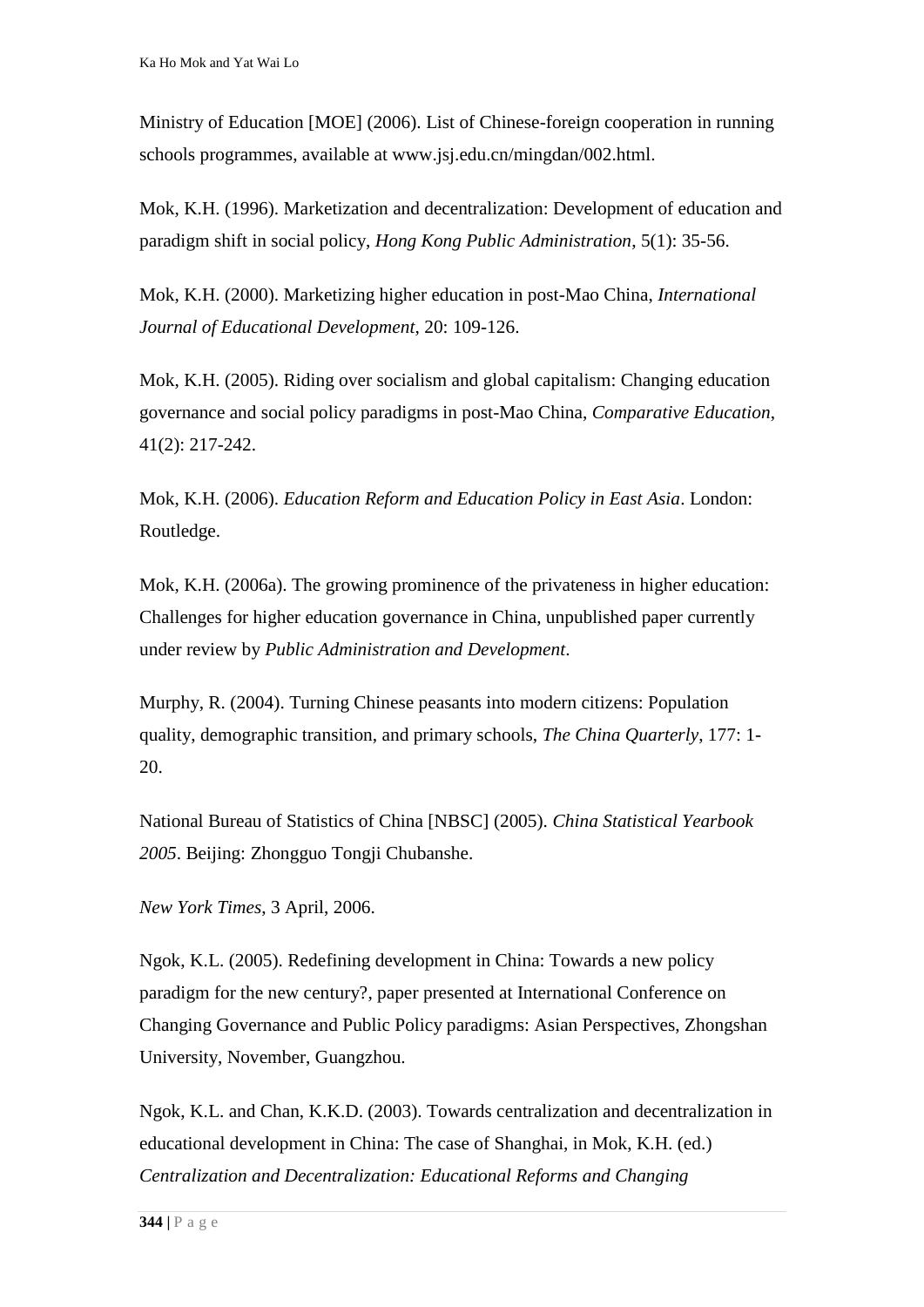*Governance in Chinese Societies*. Hong Kong: Comparative Education Research Centre, University of Hong Kong.

Ngok, K.L. and Kwong, J. (2003). Globalization and educational restructuring in China, in Mok, K.H. and Welch, A. (eds.) *Globalization and Educational Restructuring in the Asia Pacific Region*. Basingstoke: Palgrave Macmillan.

Ngok, K.L. and Guo, W.Q. (2007). The quest for world class universities in Cjhina: Critical reflections, *Journal of Comparative Asian Development*, forthcoming 2007.

*PeopleÕs Daily*, 12 February 2005

Qian, X.L. and Smyth, R. (2005). Measuring regional inequality of education in China: Widening cost-inland gap or widening rural-urban gap?, ABERU Discussion Paper, 12: 1-12.

Reay, D. and Lucey, H. (2003). The limits of ÔchoiceÕ: Children and inner city schooling, *Sociology*, 37(1): 121-142. http://dx.doi.org/10/1177/0038038503037001389.

Rong, X.L. and Shi, T.J. (2001) Inequality in Chinese education, *Journal of Contemporary China*, 10(26): 107-124.

Schweickart, D. (2006). China: market socialism or capitalism? accessed on 8 February 2007 at http://www.solidarityeconomy.net/2006/11/01/china-marketsocilism-or-capitalism.

Shi, Q.H. et al. (2005). Affiliated colleges and private education development in China: Take independent colleges as an example, available at: www.ocair.org/ files/presentations/Paper2003\_04/forum2004/ChinaHE.pdf.

Siqueira, A.C. (2005). The regulation of education through the WTO/GATS, *Journal for Critical Education Policy Studies*, 3, 1, accessed on 8 February 2007 at [http://www.jceps.com/?pageID=article&articleID41.](http://www.jceps.com/?pageID=article&articleID41)

So, A.Y.C. (2003). The changing pattern of classes and class conflict in China, *Journal of Contemporary Asia*. 33(3): 363-376.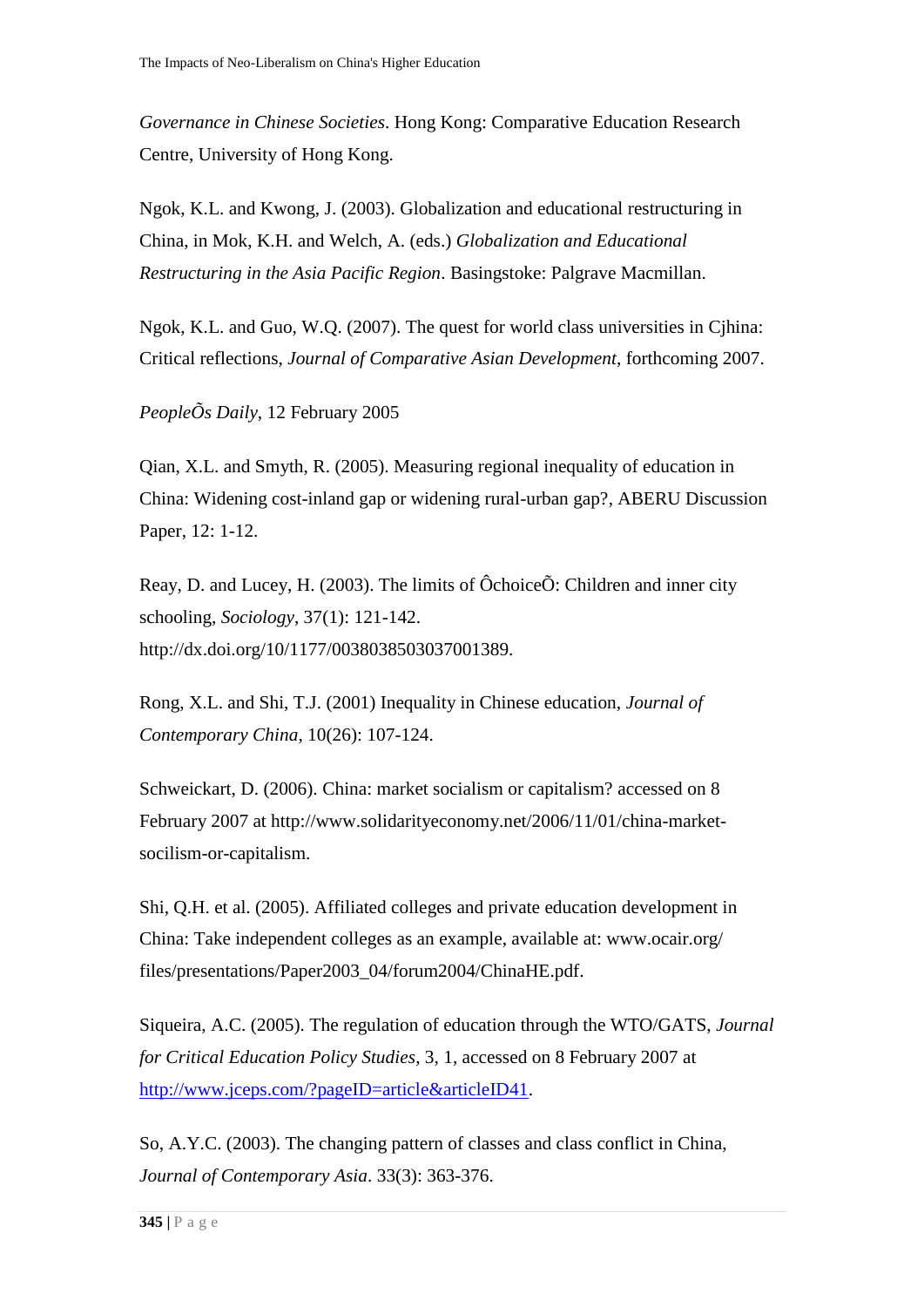So, A.Y.C. (2005). Beyond the logic of capital and the polarization model: The state, market reforms, and the plurality of class conflict in China, *Critical Asian Studies*, 37(3): 481-494.

So, W.Y. (2006). Privatisation, in Tubilewicz, C. (ed.) *Critical Issues in Contemporary China*. London: Routledge and Hong Kong: Open University of Hong Kong Press.

State Council (2003). *Regulations of the People's Republic of China on Chinese-Foreign Cooperation in Running Schools*. Beijing: State Council.

State Education Commission [SEC] (1995). *Education Law*. Beijing: State Education Commission.

United Nations Development Programme [UNDP] (2005). *China's Human Development Report 2005*, Washington DC: United Nations Development Programme.

Walder, A. (2007). Social stability and popular protest in China: How series is the threat?, Key-note speech, *International Conference on Contemporary China Studies*, 5-6 January 2007, University of Hong Kong.

Wan, Y.M. (2006).Expansion of Chinese higher education since 1998: Its causes and outcomes, *Asia Pacific Education Review*, 7(1): 19-31.

Wang, F. and Zuo, X. (1999). Inside China's cities: Institutional barriers and opportunities for urban migrants, The American Economic Review, 89(2), 276-280.

Wang, X. (2005). Implications of social stratification for higher education enrolment, *Jiangsu Higher Education*, 3: 47-49.

Wang, X. (2005a). A study on higher education enrolment in Guangdong: A survey on a number of higher education institutions in Guangdong, *Higher Education Exploration*, 3: 11-13.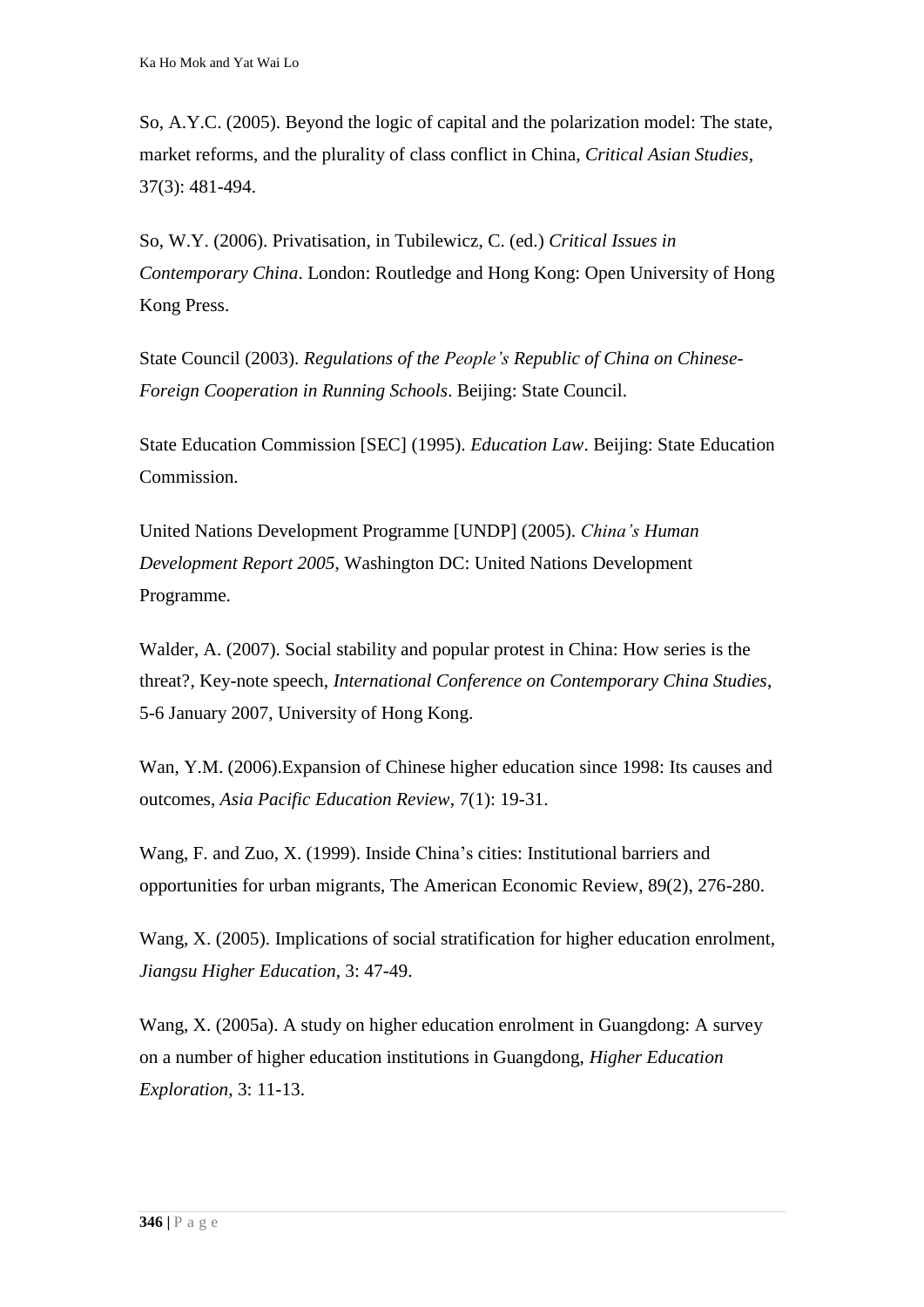Wei, Y.T. and Zhang, G.C. (1995). A historical perspective on non-governmental higher education in China, paper presented to the International Conference on Private Education in Asia and the Pacific Region, University of Xiamen, Xiamen.

Weil, R. (2006). Conditions of the working classes in China, *Monthly Review*, 58(2), accessed on 8 February 2007 at http://canadiandimension.com/articles/2006/07/29/596.

Wong, L. and Flynn, N. (eds.) (2001). *The Market in Chinese Social Policy*. Basingstoke: Palgrave.

Wong, L. White, L. and Gui, X.S. (2004). *Social Policy Reform in Hong Kong and Shanghai*. Armonk, New York: M.E. Sharpe.

Yang, D.P. (2005). Towards social justice: Education in 2005, in Yu, X. et al., (eds.) *Analysis and Forecast on China's Social Development 2006*. Beijing: Social Sciences Academic Press.

Yang, R. (1997). The debate on private higher education development in China, *International Higher Education*, Fall: 1-4.

Zhang, Y.J. (2003). Reconsidering the economic internationalization of China: Implications of the WTO membership, *Journal of Contemporary China*, 12(37): 699- 714.

Yang, R. (2002). *The Third Delight: Internationalization of Higher Education in China*. Routledge, London.

Yang, R. (2007). Urban-rural disparities in educational equality: ChinaÕs pressing challenge in a context of economic growth and political change, in Luke, A. and Ismail, M. (eds.) *Handbook of Urban Education*. London: Routledge.

Yao, S.J., Zhang, Z.Y. and Hanma, L. (2004). Growing inequality and poverty in China, *China Economic Review*, 15: 145-163.